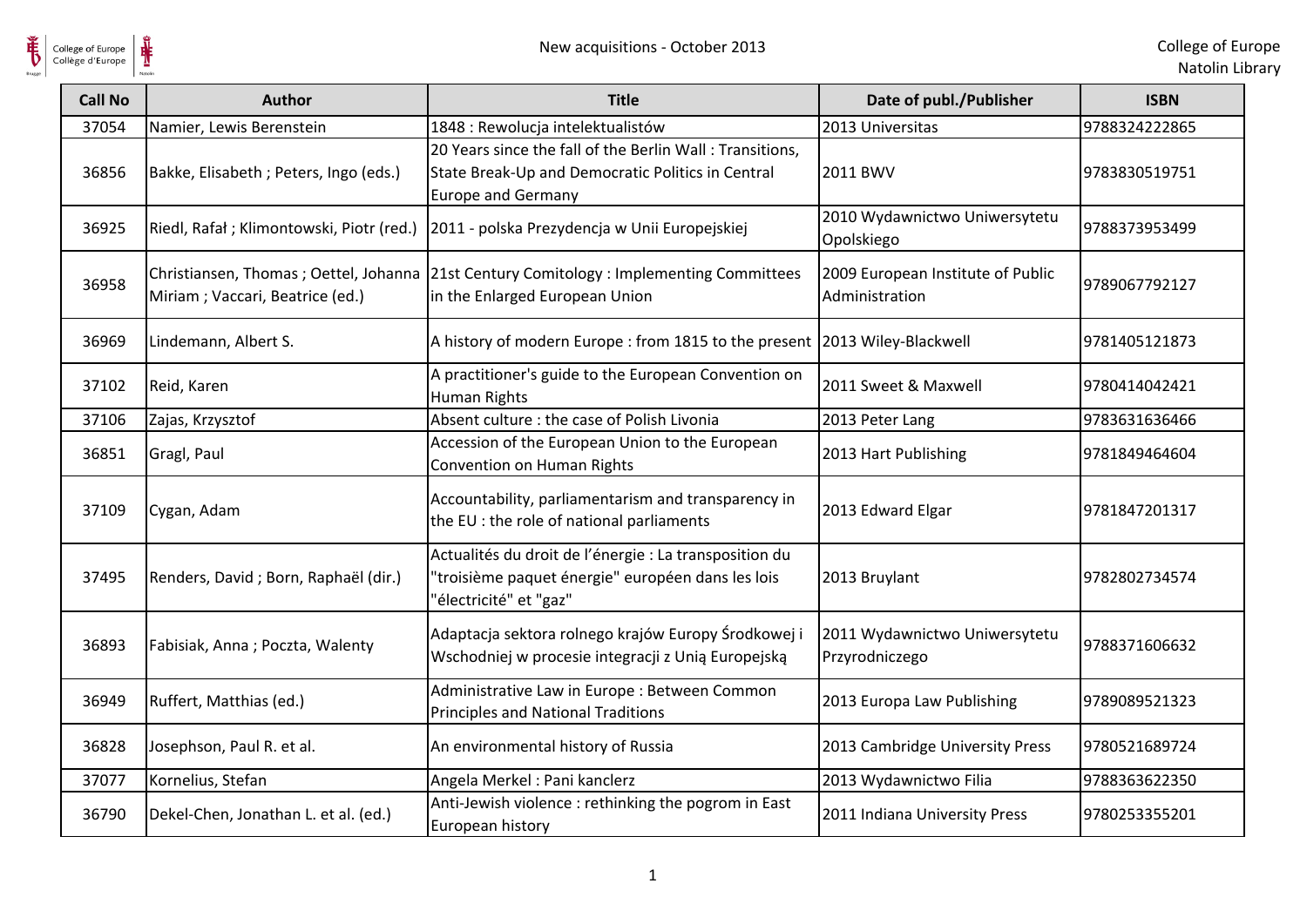

| <b>Call No</b> | <b>Author</b>                                            | <b>Title</b>                                                                                                                                                                       | Date of publ./Publisher                          | <b>ISBN</b>   |
|----------------|----------------------------------------------------------|------------------------------------------------------------------------------------------------------------------------------------------------------------------------------------|--------------------------------------------------|---------------|
| 36775          | Sołżenicyn, Aleksander                                   | Archipelag GUŁag 1918-1956 : próba dochodzenia<br>literackiego. T. 1, cz. 1-2                                                                                                      | 2008 Dom Wydawniczy Rebis                        | 9788375103007 |
| 36776          | Sołżenicyn, Aleksander                                   | Archipelag GUŁag 1918-1956 : próba dochodzenia<br>literackiego. T. 2, cz. 3-4                                                                                                      | 2008 Dom Wydawniczy Rebis                        | 9788375103014 |
| 36777          | Sołżenicyn, Aleksander                                   | Archipelag GUŁag 1918-1956 : próba dochodzenia<br>literackiego. T. 3, cz. 5-7                                                                                                      | 2008 Dom Wydawniczy Rebis                        | 9788375103021 |
| 36972          | Dermerguerian, Robert ; Donabédian,<br>Patrick (dir.)    | Armeniaca 2 : actes du Colloque La culture arménienne<br>hier et aujourd'hui, 1600 après la création de<br>l'alphabet, Université de Provence, Aix-en-Provence,<br>16-17 mars 2007 | 2008 Publications de l'université de<br>Provence | 9782853996976 |
| 36996          | Bréchon, Pierre ; Gonthier, Frédéric<br>(dir.)           | Atlas des européens : Valeurs communes et<br>différences nationales                                                                                                                | 2013 Armand Colin Éditeur                        | 9782200287818 |
| 36997          | Sellier, Jean ; Sellier, André ; Le Fur,<br>Anne         | Atlas des peuples d'Europe occidentale                                                                                                                                             | 2011 La Découverte                               | 9782707169945 |
| 36979          | Sellier, Jean ; Sellier, André ; Le Fur,<br>Anne         | Atlas des peuples d'Orient : Moyen-Orient, Caucase,<br>Asie centrale                                                                                                               | 2007 La Découverte                               | 9782707143105 |
| 37500          | Meyer, Philippe                                          | Baltiques : histoire d'une mer d'ambre                                                                                                                                             | 2013 Perrin                                      | 9782262036263 |
| 37501          | Meyer, Philippe                                          | Baltiques : histoire d'une mer d'ambre                                                                                                                                             | 2013 Perrin                                      | 9782262036263 |
| 36791          | Bemporad, Elissa                                         | Becoming Soviet Jews : the Bolshevik experiment in<br>Minsk                                                                                                                        | 2013 Indiana University Press                    | 9780253008138 |
| 36788          | Savchenko, Andrew                                        | Belarus : a perpetual borderland                                                                                                                                                   | <b>2009 Brill</b>                                | 9789004174481 |
| 36961          | Feyen, Stef                                              | Beyond federal dogmatics : the influence of European<br>Union Law on Belgian Constitutional Case Law<br>regarding federalism                                                       | 2013 Leuven University Press                     | 9789058679383 |
| 36778          | Hodorkovskij, Mihail                                     | Będę walczył o wolność                                                                                                                                                             | 2011 Wydawnictwo Albatros A.<br>Kuryłowicz       | 9788376595467 |
| 36894          | Pugacewicz, Iwona H.; Zybert, Elżbieta<br>Barbara (red.) | Biblioteki, tożsamość, kultura : praca zbiorowa                                                                                                                                    | 2013 Stowarzyszenie Bibliotekarzy<br>Polskich    | 9788361464914 |
| 36895          | Pittampalli, Al                                          | Biurowa rewolucja : czyli sztuka organizowania<br>efektywnych zebrań                                                                                                               | 2013 Wydawnictwo Helion                          | 9788324652976 |
| 36857          | Lechevalier, Arnaud ; Wielgohs, Jan<br>(eds.)            | Borders and Border Regions in Europe: Changes,<br><b>Challenges and Chances</b>                                                                                                    | 2013 Transcript                                  | 9783837624427 |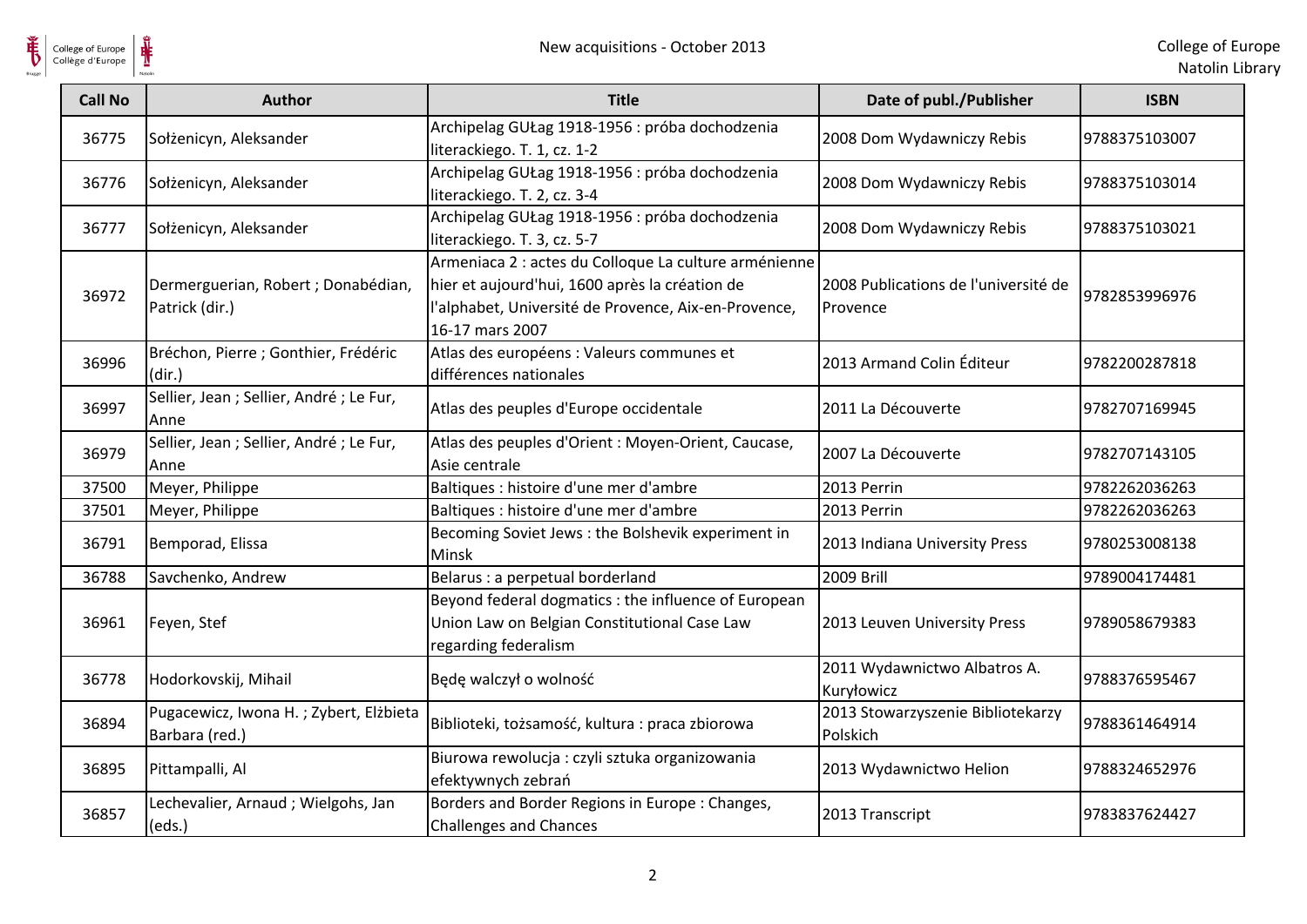

| <b>Call No</b> | <b>Author</b>                                                | <b>Title</b>                                                                                                                                                                                            | Date of publ./Publisher                                                                    | <b>ISBN</b>   |
|----------------|--------------------------------------------------------------|---------------------------------------------------------------------------------------------------------------------------------------------------------------------------------------------------------|--------------------------------------------------------------------------------------------|---------------|
| 37078          | Rejmer, Małgorzata                                           | Bukareszt: kurz i krew                                                                                                                                                                                  | 2013 Wydawnictwo Czarne                                                                    | 9788375365399 |
| 36716          | Gotkowska, Justyna                                           | Bundeswehra 3.0. : polityczny, wojskowy i społeczny<br>wymiar reformy sił zbrojnych RFN = Bundeswehr 3.0 :<br>the political, military and social dimensions of the<br>reform of the German armed forces | 2012 Ośrodek Studiów Wschodnich<br>im. Marka Karpia                                        | 9788362936113 |
| 36852          | Ferrari, Alessandro; Pastorelli, Sabrina<br>(ed.)            | Burga Affair across Europe: Between Public and<br><b>Private Space</b>                                                                                                                                  | 2013 Ashgate                                                                               | 9781409470656 |
| 37116          | Bluhm, Katharina ; Martens, Bernd;<br>Trappmann, Vera (eds.) | Business leaders and new varieties of capitalism in post-<br>communist Europe                                                                                                                           | 2014 Routledge                                                                             | 9780415809634 |
| 36735          | Riedel, Rafał (ed.)                                          | Central Europe : Two Decades After                                                                                                                                                                      | 2010 Centre for Europe, University<br>of Warsaw & Institute of Political<br>Science, Opole | 8389547112    |
| 36816          | Tatham, Allan F.                                             | Central European constitutional courts in the face of<br>EU membership : the influence of the German model in 2013 Martinus Nijhoff Publishers<br>Hungary and Poland                                    |                                                                                            | 9789004234543 |
| 37079          | Ellis, Geoffrey James                                        | Cesarstwo Napoleona                                                                                                                                                                                     | 2011 Wydawnictwo Uniwersytetu<br>Jagiellońskiego                                           | 9788323331940 |
| 37039          | Gilbert, Martin                                              | Churchill at War : His 'Finest Hour' in Photographs 1940-<br>1945                                                                                                                                       | 2005 Carlton Books Ltd                                                                     | 1844425843    |
| 37011          | Delpla, François                                             | Churchill et Hitler                                                                                                                                                                                     | 2012 Éditions du Rocher                                                                    | 9782268072883 |
| 36764          | Grupińska, Anka                                              | Ciągle po kole: rozmowy z żołnierzami getta<br>warszawskiego                                                                                                                                            | 2013 Wydawnictwo Czarne                                                                    | 9788375365092 |
| 36692          | Pears, Richard; Shields, Graham J.                           | Cite them right : the essential referencing guide                                                                                                                                                       | 2013 Palgrave Macmillan                                                                    | 9781137273116 |
| 37125          | Dalton, Russell J.                                           | Citizen politics : public opinion and political parties in<br>advanced industrial democracies                                                                                                           | <b>2014 SAGE</b>                                                                           | 9781452203003 |
| 36858          | Zimmer, Anette (ed.)                                         | Civil Societies Compared: Germany and the<br><b>Netherlands</b>                                                                                                                                         | 2013 Nomos                                                                                 | 9783832974947 |
| 36927          | Herspring, Dale R. (Dale Roy)                                | Civil-military relations and shared responsibility : a four-<br>nation study                                                                                                                            | 2013 Johns Hopkins University Press 9781421409283                                          |               |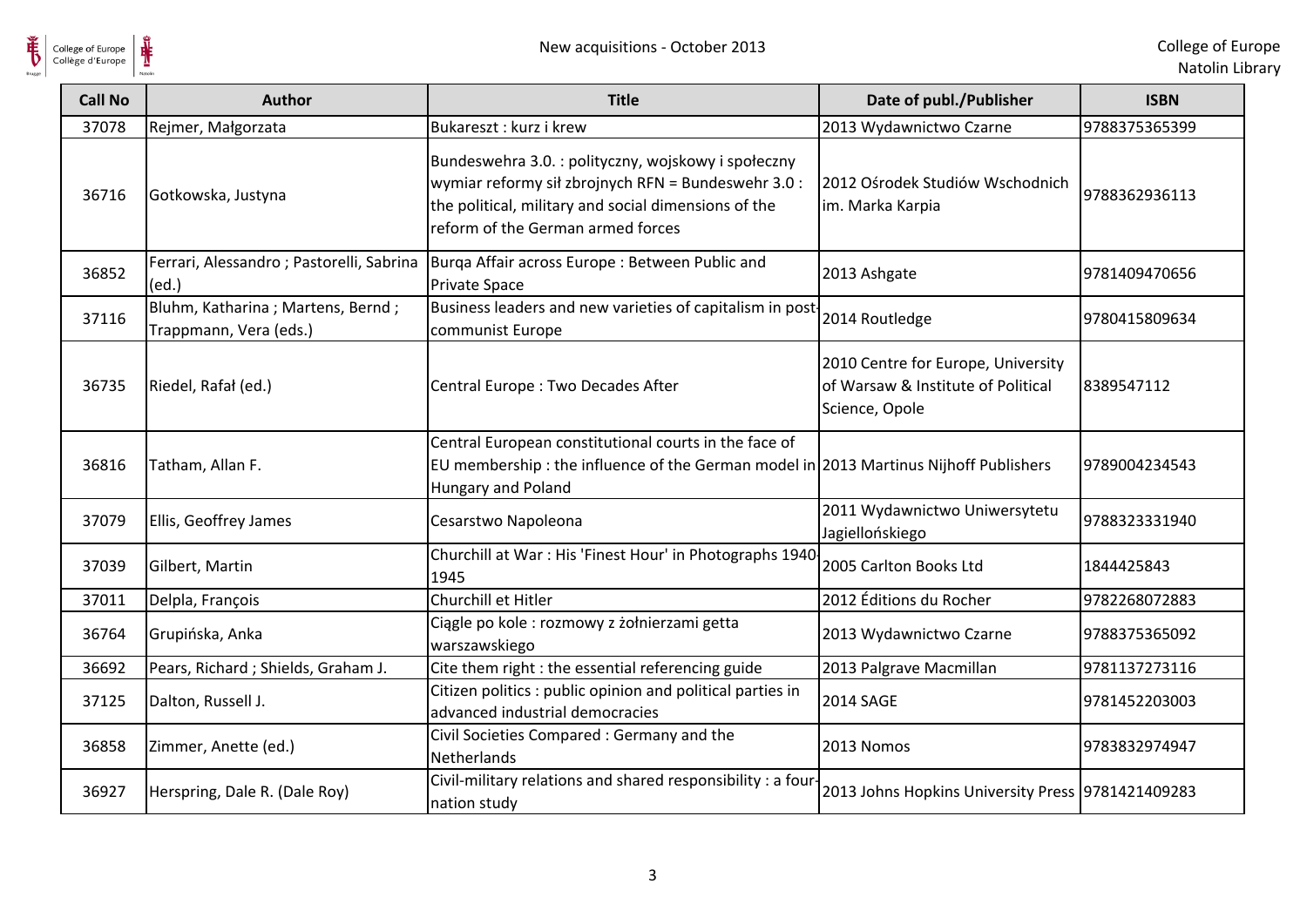

| <b>Call No</b> | <b>Author</b>                                            | <b>Title</b>                                                                                                             | Date of publ./Publisher                     | <b>ISBN</b>   |
|----------------|----------------------------------------------------------|--------------------------------------------------------------------------------------------------------------------------|---------------------------------------------|---------------|
| 36792          | Davis, Nancy Jean; Robinson, Robert V                    | Claiming society for God : religious movements and<br>social welfare Egypt, Israel, Italy, and the United States         | 2012 Indiana University Press               | 9780253002389 |
| 36718          | Gotkowska, Justyna; Osica, Olaf (red.)                   | Closing the Gap?: Military co-operation from the Baltic 2012 Ośrodek Studiów Wschodnich<br>Sea to the Black Sea          | im. Marka Karpia                            | 9788362936182 |
| 36812          | Filippelli, Marilena                                     | Collective dominance and collusion : parallelism in EU<br>and US competition law                                         | 2013 Edward Elgar                           | 9781781956045 |
| 36793          | Smith, Andrea L.                                         | Colonial memory and postcolonial Europe: Maltese<br>settlers in Algeria and France                                       | 2006 Indiana University Press               | 025321856X    |
| 37381          | Bungenberg, Marc; Herrmann,<br>Christoph (eds.)          | Common commercial policy after Lisbon                                                                                    | 2013 Springer                               | 9783642342547 |
| 36693          | Hague, Rod; Harrop, Martin                               | Comparative government and politics : An introduction 2013 Palgrave Macmillan                                            |                                             | 9780230368156 |
| 37037          | Gellner, Ernest                                          | Conditions of Liberty: Civil Society and Its Rivals                                                                      | 1996 Penguin Books Ltd                      | 9780140236057 |
| 36817          | Kosta, Eleni                                             | Consent in European data protection law                                                                                  | 2013 Martinus Nijhoff Publishers            | 9789004232358 |
| 36868          | Jędrzejowska, Izabela                                    | Constitutional Terminology in Transition : The Drifting<br>Semantics of the Supranational Discourse under<br>Negotiation | 2011 BWV, Berliner Wissenschafts-<br>Verlag | 9783830519034 |
| 36842          | Hollander, Jieskje                                       | Constitutionalising Europe : Dutch Reactions to an<br>Incoming Tide (1948-2005)                                          | 2013 Europa Law Publishing                  | 9789089521392 |
| 36794          | Shevchenko, Olga                                         | Crisis and the everyday in postsocialist Moscow                                                                          | 2009 Indiana University Press               | 9780253220288 |
| 36847          | Danov, Mihail; Becker, Florian;<br>Beaumont, P. R. (ed.) | Cross-Border EU Competition Law Actions                                                                                  | 2013 Hart Publishing                        | 9781849463744 |
| 36892          | Pleskot, Patryk (red.)                                   | Cudzoziemcy w Warszawie 1945-1989 : studia i<br>materiały                                                                | 2012 Instytut Pamięci Narodowej             | 9788376293844 |
| 36896          | Łakota-Micker, Małgorzata                                | Czarnogóra : studia nad bezpieczeństwem                                                                                  | 2013 Atut                                   | 9788374329309 |
| 36837          | Elmarsafy, Ziad; Bernard, Anna;<br>Attwell, David (ed.)  | Debating Orientalism                                                                                                     | 2013 Palgrave Macmillan                     | 9780230303522 |
| 37552          | Vidmar, Jure                                             | Democratic statehood in international law: the<br>emergence of new states in post-Cold War practice                      | 2013 Hart Publishing                        | 9781849464697 |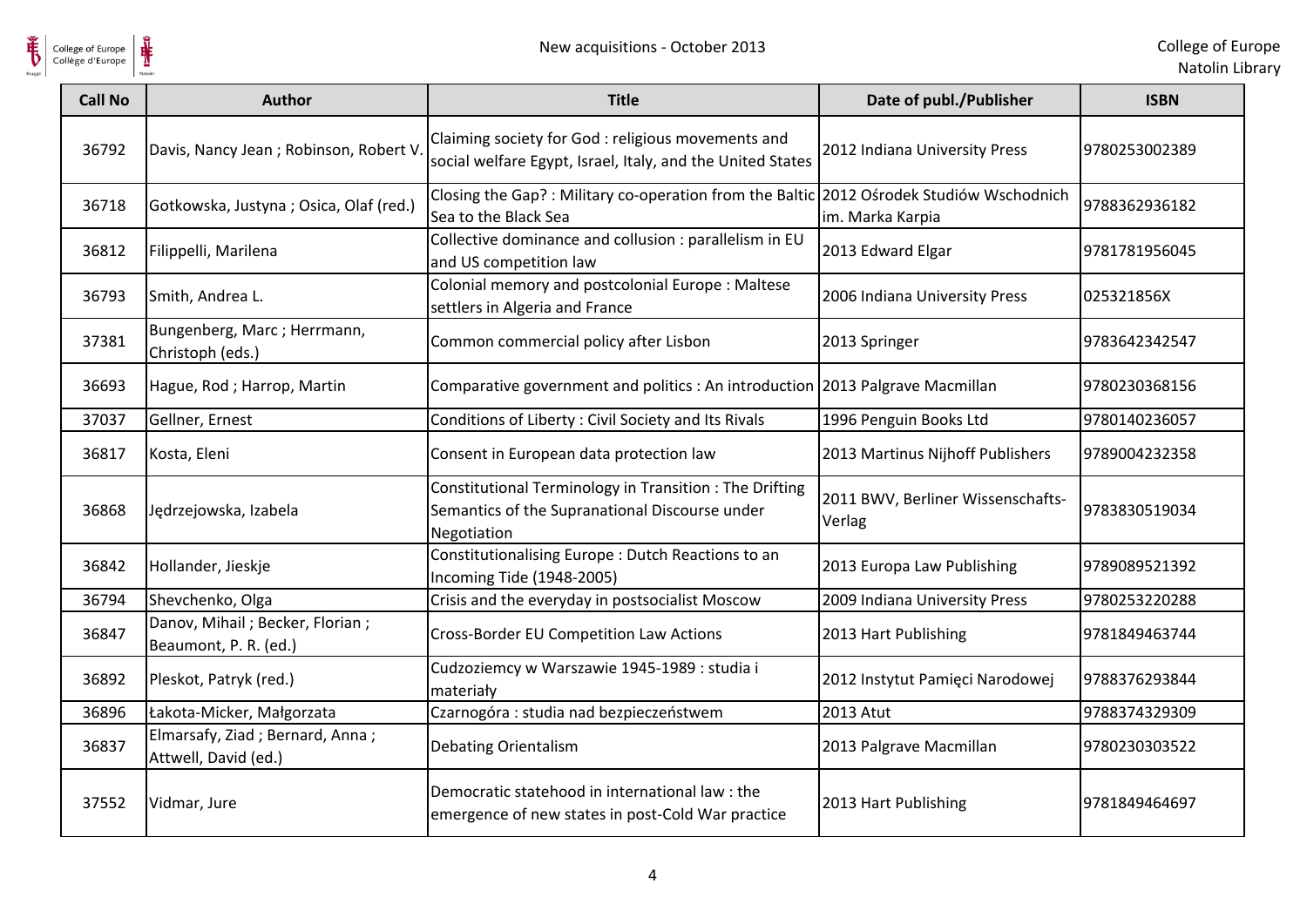

| <b>Call No</b> | Author                                                        | <b>Title</b>                                                                                                                   | Date of publ./Publisher                        | <b>ISBN</b>   |
|----------------|---------------------------------------------------------------|--------------------------------------------------------------------------------------------------------------------------------|------------------------------------------------|---------------|
| 36770          | Trzciński, Krzysztof                                          | Demokratyzacja w Afryce Subsaharyjskiej:<br>perspektywa zachodnioafrykańskiej myśli politycznej                                | 2013 Oficyna Wydawnicza ASPRA-JR 9788375454239 |               |
| 36855          | Miles, Lee ; Wivel, Anders (eds.)                             | Denmark and the European Union                                                                                                 | 2014 Routledge                                 | 9780415611343 |
| 36795          | Haddad, Samir                                                 | Derrida and the inheritance of democracy                                                                                       | 2013 Indiana University Press                  | 9780253008411 |
| 36694          | Cole, Alistair ; Meunier, Sophie ; Tiberj,<br>Vincent (eds.)  | Developments in French Politics 5                                                                                              | 2013 Palgrave Macmillan                        | 9780230349629 |
| 36897          | Kosmala-Kozłowska, Marta                                      | Dialog Zachód-Azja Wschodnia w dziedzinie praw<br>człowieka : wizje i praktyka                                                 | 2013 Wydawnictwo Adam<br>Marszałek             | 9788377806425 |
| 36859          | Riehle, Bert                                                  | Die Europäische Union als internationaler Akteur: Eine<br>taxonomische Analyse europäischer<br>Verhaltensoptionen              | 2013 Lit                                       | 9783643120908 |
| 36880          | Bloom, Aurica                                                 | Die Zivilgesellschaft Polens: Zwischen Aufbruch und<br>Stagnation                                                              | 2013 Lit                                       | 9783643106568 |
| 36952          | Kerr, Pauline; Wiseman, Geoffrey<br>(eds.)                    | Diplomacy in a globalizing world : theories and<br>practices                                                                   | 2013 Oxford University Press                   | 9780199764488 |
| 36832          | Hewitt, B. G.                                                 | Discordant neighbours : a reassessment of the<br>Georgian-Abkhazian and Georgian-South-Ossetian<br>conflicts                   | <b>2013 Brill</b>                              | 9789004248922 |
| 36810          | Faris, David M.                                               | Dissent and Revolution in a Digital Age : Social Media,<br>Blogging and Activism in Egypt                                      | 2013 I.B.Tauris                                | 9781780761503 |
| 36796          | Papadakis, Yiannis; Peristianis, Nicos;<br>Welz, Gisela (ed.) | Divided Cyprus: modernity, history, and an island in<br>conflict                                                               | 2006 Indiana University Press                  | 0253218519    |
| 36898          | Sus, Monika                                                   | Doradztwo w polityce zagranicznej Polski i Niemiec :<br>inspiracje dla Polski na przykładzie wybranych<br>ośrodków eksperckich | 2011 Wydawnictwo Uniwersytetu<br>Wrocławskiego | 9788322932087 |
| 37094          | Żupański, Andrzej                                             | Droga do prawdy o wydarzeniach na Wołyniu                                                                                      | 2008 Adam Marszałek                            | 9788374419161 |
| 37080          | Waydenfeld, Stefan                                            | Droga lodowa : od zesłania do wolności - odyseja<br>Polaków                                                                    | 2013 Rebis                                     | 9788375109962 |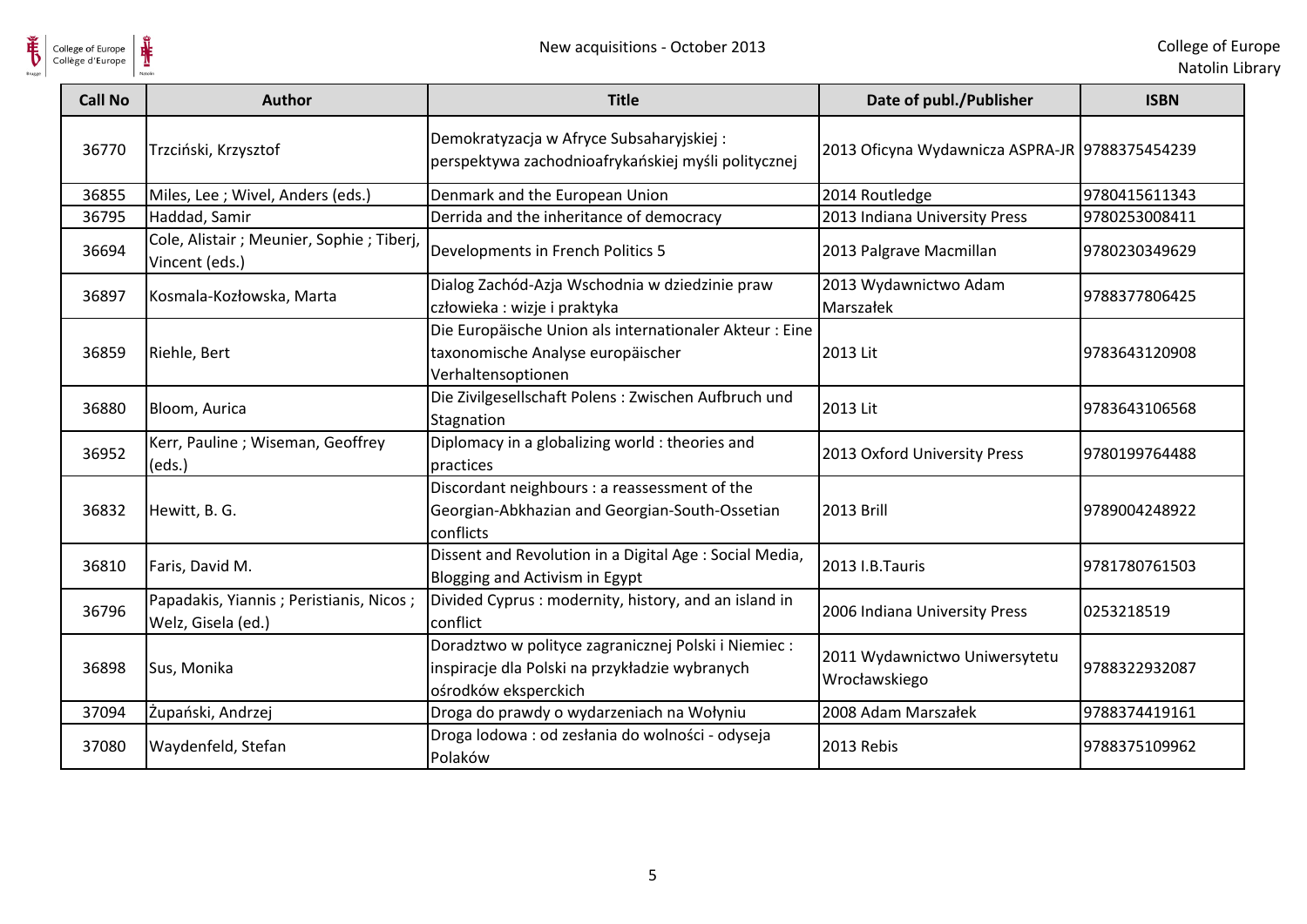

| <b>Call No</b> | <b>Author</b>                                         | <b>Title</b>                                                                                                                                                        | Date of publ./Publisher                                   | <b>ISBN</b>   |
|----------------|-------------------------------------------------------|---------------------------------------------------------------------------------------------------------------------------------------------------------------------|-----------------------------------------------------------|---------------|
| 36818          | Vonk, Olivier W.                                      | Dual nationality in the European Union : a study on<br>changing norms in public and private international law<br>and in the municipal laws of four EU member states | 2012 Martinus Nijhoff Publishers                          | 9789004227200 |
| 36987          | Laruelle, Marlène (dir.)                              | Dynamiques migratoires et changements sociétaux en<br>Asie centrale                                                                                                 | 2010 Editions Pétra                                       | 9782847430288 |
| 36915          | Kawka, Maciej ; Płaneta, Paweł                        | Dyskursy o Macedonii                                                                                                                                                | 2013 Wydawnictwo Uniwersytetu<br>Jagiellońskiego          | 9788323334842 |
| 37505          | Lehndorff, Hans von                                   | Dziennik z Prus Wschodnich : zapiski lekarza z lat 1945-<br>47                                                                                                      | 2013 Ośrodek Karta                                        | 9788361283775 |
| 36916          | Kiernan, Denise                                       | Dziewczyny atomowe : [nieznana historia kobiet, które<br>pomogły wygrać II wojnę światową]                                                                          | 2013 Wydawnictwo Otwarte                                  | 9788375151589 |
| 36755          | Pancer-Cybulska, Ewa; Szostak, Ewa<br>$(\text{red.})$ | Dziś i jutro polityki spójności w Unii Europejskiej                                                                                                                 | 2012 Wydawnictwo Uniwersytetu<br>Ekonomicznego            | 9788376952826 |
| 36981          | Laruelle, Marlène ; Peyrouse, Sébastien<br>(dir.)     | Eclats d'empires : Asie centrale, Caucase, Afghanistan                                                                                                              | 2013 Fayard                                               | 9782213636795 |
| 36838          | El-Nawawy, Mohammed; Khamis,<br>Sahar                 | Egyptian revolution 2.0 : political blogging, civic<br>engagement, and citizen journalism                                                                           | 2013 Palgrave Macmillan                                   | 9781137020918 |
| 37076          | Klonowska-Matynia, Maria                              | Ekonomia integracji europejskiej : w kierunku<br>gospodarki wiedzy - wybrane problemy : skrypt                                                                      | 2013 Wydawnictwo Uczelniane<br>Politechniki Koszalińskiej | 9788373652996 |
| 37082          | McMeekin, Sean                                        | Ekspres Berlin-Bagdad : Kajzer, islam i imperium<br>osmańskie, 1898-1918                                                                                            | 2012 Wydawnictwo Uniwersytetu<br>Jagiellońskiego          | 9788323333265 |
| 37001          | Rezsöhazy, Rudolf                                     | Émergence des valeurs communes aux Européens à<br>travers l'histoire                                                                                                | 2012 L'Harmattan                                          | 9782296965522 |
| 36811          | Römmele, Andrea ; Banthien, Henning<br>(ed.)          | <b>Empowering Citizens: Studies in Collaborative</b><br>Democracy                                                                                                   | 2013 Nomos                                                | 9783832979195 |
| 37000          | Durand, Cédric (dir.)                                 | En finir avec l'Europe                                                                                                                                              | 2013 La Fabrique                                          | 9782358720489 |
| 36831          | Crawford, David; Newcomb, Rachel<br>(ed.)             | Encountering Morocco : fieldwork and cultural<br>understanding                                                                                                      | 2013 Indiana University Press                             | 9780253009111 |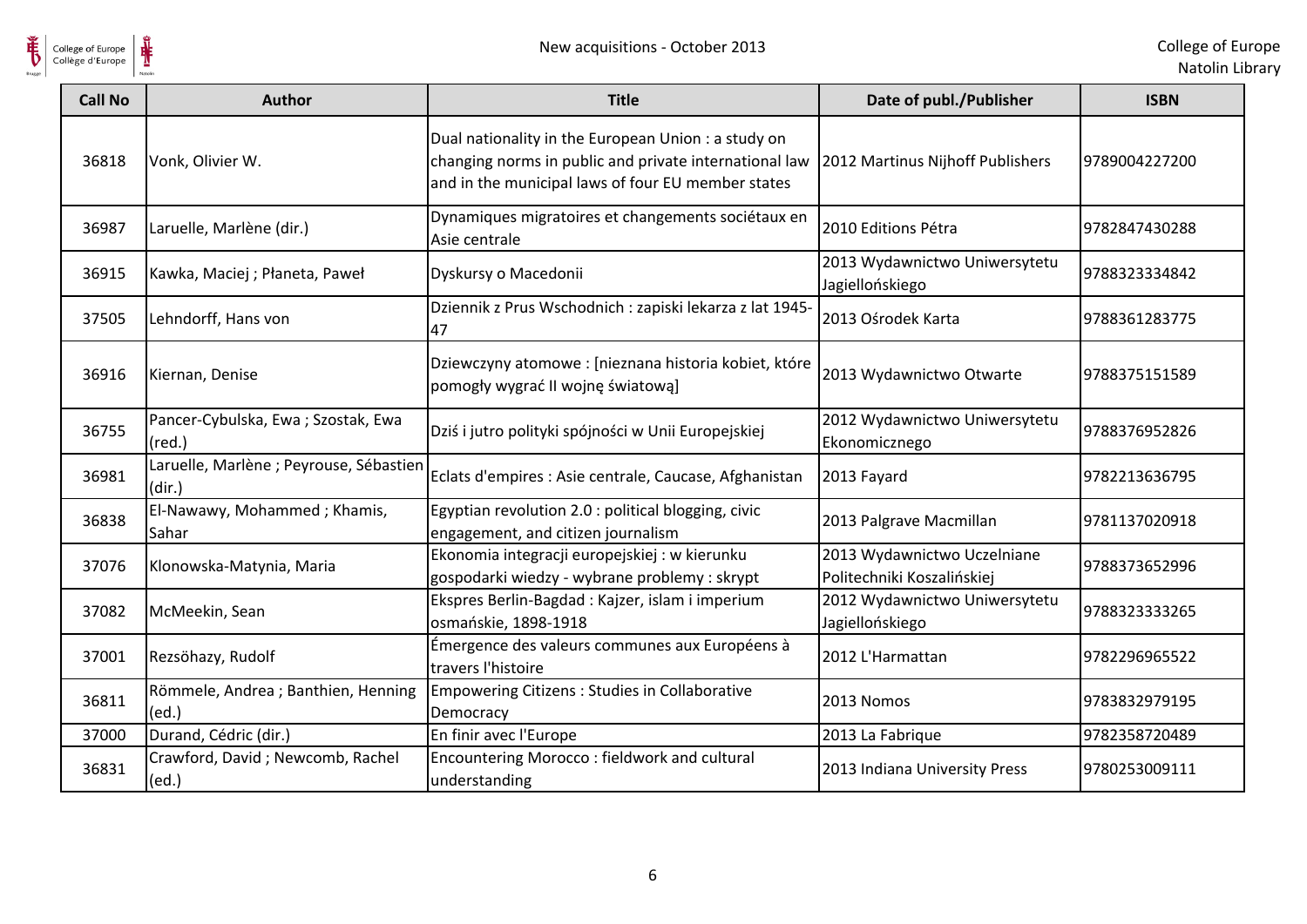$\frac{1}{\frac{1}{\sqrt{2}}}}$ 

| <b>Call No</b> | Author                                                         | <b>Title</b>                                                                                              | Date of publ./Publisher                                               | <b>ISBN</b>   |
|----------------|----------------------------------------------------------------|-----------------------------------------------------------------------------------------------------------|-----------------------------------------------------------------------|---------------|
| 36939          | Alberton, Mariachiara ; Palermo,<br>Francesco                  | Environmental protection in multi-layered systems :<br>comparative lessons from the water sector          | 2012 M. Nijhoff Publishers                                            | 9789004235243 |
| 36819          | Wendt, Ida E.                                                  | EU competition law and liberal professions : an uneasy<br>relationship?                                   | 2013 Martinus Nijhoff Publishers                                      | 9789004214491 |
| 36936          | Weatherill, Stephen                                            | EU consumer law and policy                                                                                | 2013 Edward Elgar                                                     | 9780857936974 |
| 36820          | Peers, Steve; Guild, Elspeth; Tomkin,<br>Jonathan (ed.)        | EU immigration and asylum law : text and<br>commentary. Vol. 1, Visas and borders controls                | 2012 Martinus Nijhoff Publishers                                      | 9789004222229 |
| 36821          | Peers, Steve et al. (ed.)                                      | EU immigration and asylum law : text and<br>commentary. Vol. 2, EU immigration law                        | 2012 Martinus Nijhoff Publishers                                      | 9789004222236 |
| 36843          | Bogdan, Michael; Maunsbach, Ulf                                | EU private international law : an ECJ casebook                                                            | 2012 Europa Law Publishing                                            | 9789089520005 |
| 36733          | Kowalczyk, Andrzej Stanisław (oprac.)                          | Europa 1929-1930 : antologia                                                                              | 2012 Ministerstwo Spraw<br>Zagranicznych                              | 9788363743062 |
| 36732          | Kowalczyk, Andrzej Stanisław (oprac.)                          | Europa 1929-1930 : antologia                                                                              | 2012 Ministerstwo Spraw<br>Zagranicznych                              | 9788363743062 |
| 36899          | Olejniczak, Anna; Zamęcki, Łukasz<br>$(\text{red.})$           | Europa dla młodych : szansa ou d'illusion                                                                 | 2013 ASPRA-JR                                                         | 9788375454093 |
| 37095          | Łaptos, Józef                                                  | Europa marzycieli : Wizje i projekty integracyjne<br>środkowoeuropejskiej emigracji politycznej 1940-1956 | 2013 Wydawnictwo Naukowe<br>Uniwersytetu Pedagogicznego w<br>Krakowie | 9788372717863 |
| 36854          | Stivachtis, Yannis A.; Webber, Mark<br>(eds.)                  | <b>Europe after Enlargement</b>                                                                           | 2014 Routledge                                                        | 9780415826389 |
| 36928          | Byron, Robert                                                  | Europe in the Looking-Glass                                                                               | 2012 Hesperus Press                                                   | 9781843913573 |
| 36688          | Santolaya Machetti, Pablo; García<br>Roca, Javier (ed.)        | Europe of rights : a compendium on the European<br><b>Convention of Human Rights</b>                      | 2012 Martinus Nijhoff Publishers                                      | 9789004219908 |
| 36929          | Owen, David                                                    | Europe Restructured : The Euro Zone Crisis and Its<br>Aftermath                                           | 2012 Methuen Publishing                                               | 9780413777447 |
| 36844          | Havekes, H. J. M. (Herman J. M.);<br>Rijswick, H. F. M. W. van | European and Dutch water law                                                                              | 2012 Europa Law Pubishing                                             | 9789089521071 |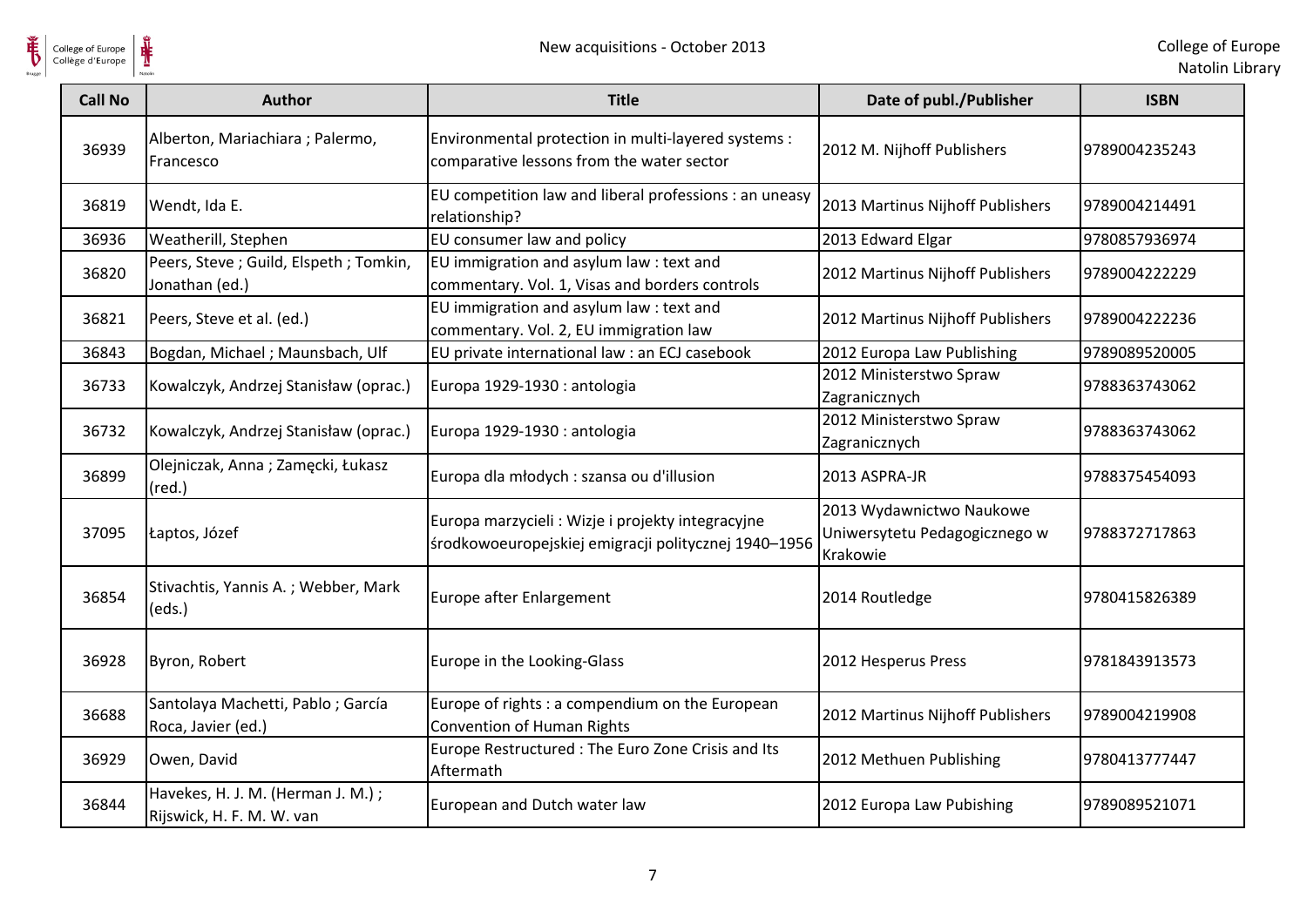

| <b>Call No</b> | <b>Author</b>                                           | <b>Title</b>                                                                                                     | Date of publ./Publisher                             | <b>ISBN</b>   |
|----------------|---------------------------------------------------------|------------------------------------------------------------------------------------------------------------------|-----------------------------------------------------|---------------|
| 36848          | Veil, Rüdiger (ed.)                                     | European Capital Markets Law                                                                                     | 2013 Hart Publishing                                | 9781849464406 |
| 37126          | Bergh, Roger van den ; Camesasca,<br>Peter              | European Competition Law and Economics: A<br>Comparitive Perspective                                             | 2006 Sweet & Maxwell                                | 9780421965805 |
| 36950          | Sankari, Suvi                                           | European Court of Justice Legal Reasoning in Context                                                             | 2013 Europa Law Publishing                          | 9789089521170 |
| 36870          | Müller-Graff, Peter-Christian; Selvig,<br>Erling (eds.) | European Law in an Era of Crisis                                                                                 | 2012 Berliner Wissenschafts-Verlag                  | 9783830530794 |
| 37035          | Bidwell, Anna Sybilla (ed.)                             | European meetings : social and political studies                                                                 | 2013 Peter Lang                                     | 9783631644843 |
| 36849          | Kaczorowska, Alina                                      | European Union law                                                                                               | 2013 Routledge                                      | 9780415695985 |
| 36861          | Kizilkan-Kisacik, Zelal Basak                           | Europeanization of Minority Norms in Turkey                                                                      | 2013 Nomos                                          | 9783832978860 |
| 37036          | Hönig, Barbara                                          | Europeanization of Sociology: A Comparative<br>Perspective on Slovenia and Austria                               | 2012 Nomos                                          | 9783832975470 |
| 36900          | Waniewska-Bobin, Magdalena                              | Europejskie modele samorządu terytorialnego                                                                      | 2013 Wydawnictwo KUL                                | 9788377027219 |
| 36822          | Staffans, Ida                                           | Evidence in European asylum procedures                                                                           | 2012 Martinus Nijhoff Publishers                    | 9789004219960 |
| 36797          | Caldwell, Melissa L. (ed.)                              | Food & everyday life in the postsocialist world                                                                  | 2009 Indiana University Press                       | 9780253221391 |
| 37114          | Cazorla Sánchez, Antonio                                | Franco: the biography of the myth                                                                                | 2014 Routledge                                      | 9780415471732 |
| 37045          |                                                         | Wilczyńska, Weronika; Rabiller, Bruno   Francuski: słownik pułapek językowych                                    | 2010 Wiedza Powszechna                              | 9788321414706 |
| 36689          | Skąpska, Grażyna                                        | From "civil society" to "Europe" : a sociological study<br>on constitutionalism after communism                  | <b>2011 Brill</b>                                   | 9789004192072 |
| 37083          | Browning, Christopher R.; Matthäus,<br>Jürgen           | Geneza "ostatecznego rozwiązania" : ewolucja<br>nazistowskiej polityki wobec Żydów wrzesień 1939-<br>marzec 1942 | 2012 Wydawnictwo Uniwersytetu<br>Jagiellońskiego    | 9788323333401 |
| 37130          | Hugon, Philippe                                         | Géopolitique de l'Afrique                                                                                        | 2013 Armand Colin                                   | 9782200285944 |
| 37040          | Forty, George                                           | Germany at War: Unique Colour Photographs of the<br>Second World War                                             | 2006 Carlton Books                                  | 9781844426836 |
| 36719          | Kwiatkowska-Drożdż, Anna (red.)                         | Germany's New energy transformation : Difficult<br>beginnings                                                    | 2013 Ośrodek Studiów Wschodnich<br>im. Marka Karpia | 9788362936229 |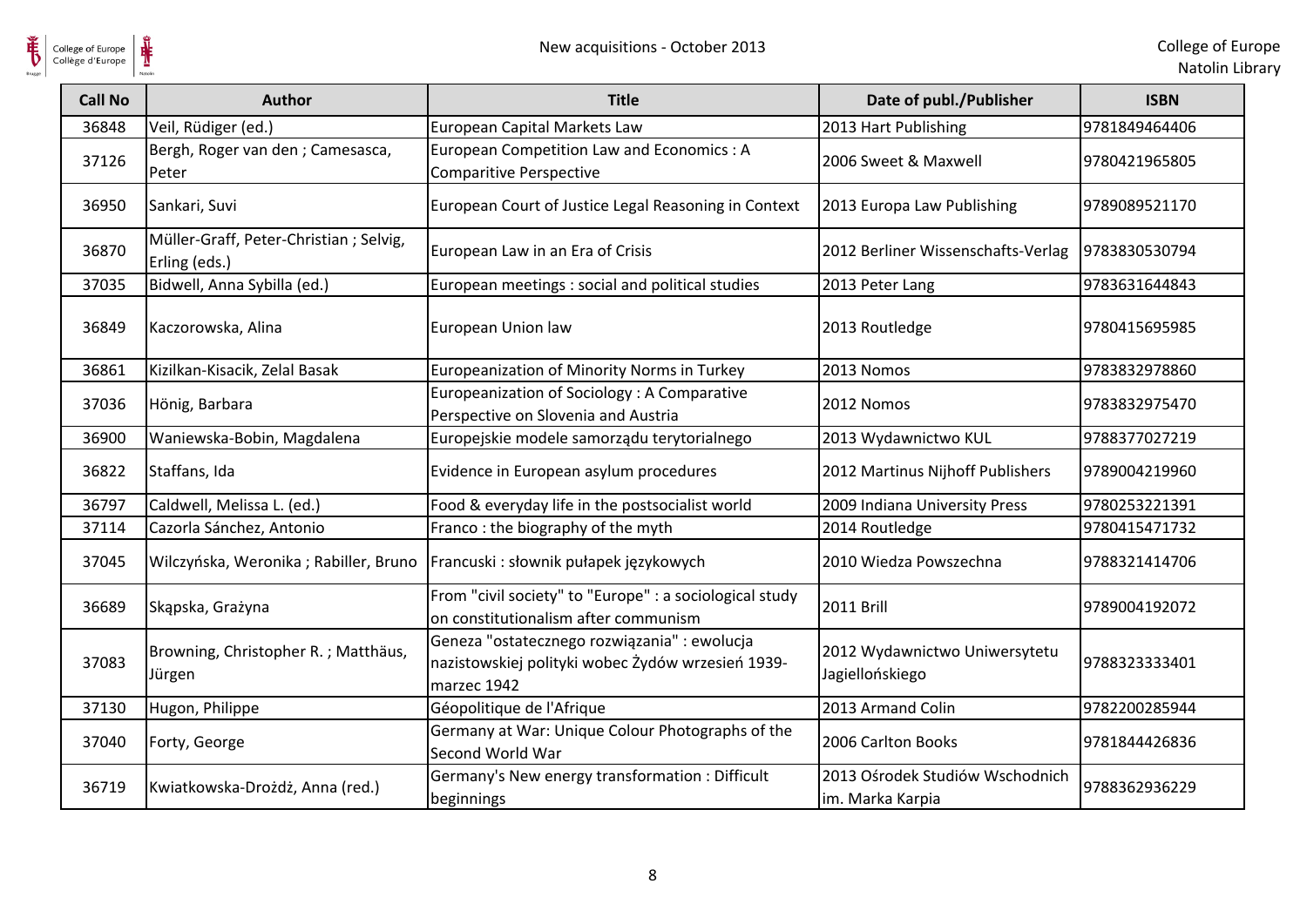

| <b>Call No</b> | <b>Author</b>                                  | <b>Title</b>                                                                                                             | Date of publ./Publisher                             | <b>ISBN</b>   |
|----------------|------------------------------------------------|--------------------------------------------------------------------------------------------------------------------------|-----------------------------------------------------|---------------|
| 36798          | Kideckel, David A.                             | Getting by in postsocialist Romania : labor, the body, &<br>working-class culture                                        | 2008 Indiana University Press                       | 9780253219404 |
| 36901          | Galbraith, John Kenneth                        | Godne społeczeństwo : program troski o ludzkość                                                                          | 2012 Polskie Towarzystwo<br>Ekonomiczne             | 9788388700507 |
| 36745          | Ostolski, Adam (red.)                          | Gra o Europę                                                                                                             | 2013 Strefa Zieleni                                 | 9788393673407 |
| 36871          | Peachey, Alan N.                               | Great financial disasters of our time                                                                                    | 2011 Intersentia                                    | 9783830518693 |
| 36715          | Matusiak, Marek                                | Gruzińskie wybory : Między silnym państwem a<br>demokracją = Georgian dilemmas : between a strong<br>state and democracy | 2012 Ośrodek Studiów Wschodnich<br>im. Marka Karpia | 9788362936120 |
| 37059          | Berners, Philip A.                             | Happy event : międzynarodowe standardy organizacji<br>eventów                                                            | 2013 Magazyn Wydawniczy<br>Priorytet                | 9788393565405 |
| 35729          | Demoulin, Bruno (dir.)                         | Histoire culturelle de la Wallonie                                                                                       | 2012 Fonds Mercator                                 | 9789061536604 |
| 36971          | Kaelble, Hartmut                               | Histoire sociale de l'Europe de 1945 à nos jours                                                                         | 2013 Belin                                          | 9782701159928 |
| 37084          | Burke, Peter                                   | Historia kulturowa: wprowadzenie                                                                                         | 2012 Wydawnictwo Uniwersytetu<br>Jagiellońskiego    | 9788323334224 |
| 36884          | Kloczkowski, Jacek (red.)                      | Historie trudnych alternatyw : dylematy polityczne<br>czasów zaborów i II RP                                             | 2012 Ośrodek Myśli Politycznej                      | 9788362628124 |
| 36738          | Pyrih, Ruslan (compiled)                       | Holodomor of 1932-33 in Ukraine: documents and<br>materials                                                              | 2008 Kyiv Mohyla Academy<br><b>Publishing House</b> | 9789665184973 |
| 36757          | Szymczyński, Tomasz R.                         | Horyzonty sporu wokół istoty zjawiska deficytu<br>demokratycznego w Unii Europejskiej                                    | 2013 Dom Wydawniczy Elipsa                          | 9788371519727 |
| 36872          | Kuçuradi, Ioanna                               | Human Rights: Concepts and Problems                                                                                      | 2013 Lit                                            | 9783643903082 |
| 36974          | Soler, Louis-Georges (coord.)                  | Impacts des OGM sur les filières agricoles et<br>alimentaires                                                            | 2013 La Documentation Française                     | 9782110093509 |
| 37551          | Buchan, Russell                                | International Law and the Construction of the Liberal<br>Peace                                                           | 2013 Hart Publishing                                | 9781849462440 |
| 37474          | Krause, Joachim; Mallory, Charles K.<br>(eds.) | International State Building and Reconstruction Efforts<br>: Experience Gained and Lessons Learned                       | 2010 Barbara Budrich Publishers                     | 9783866492714 |
| 36968          | Casier, Tom; Malfliet, Katlijn (eds.)          | Is Russia a European power? : the position of Russia in<br>a new Europe                                                  | 1998 Leuven University Press                        | 9061869064    |
| 36926          | Wnuk-Lisowska, Elżbieta                        | Islam : między herezją a ortodoksją                                                                                      | 2013 Wydawnictwo Uniwersytetu<br>Jagiellońskiego    | 9788323335306 |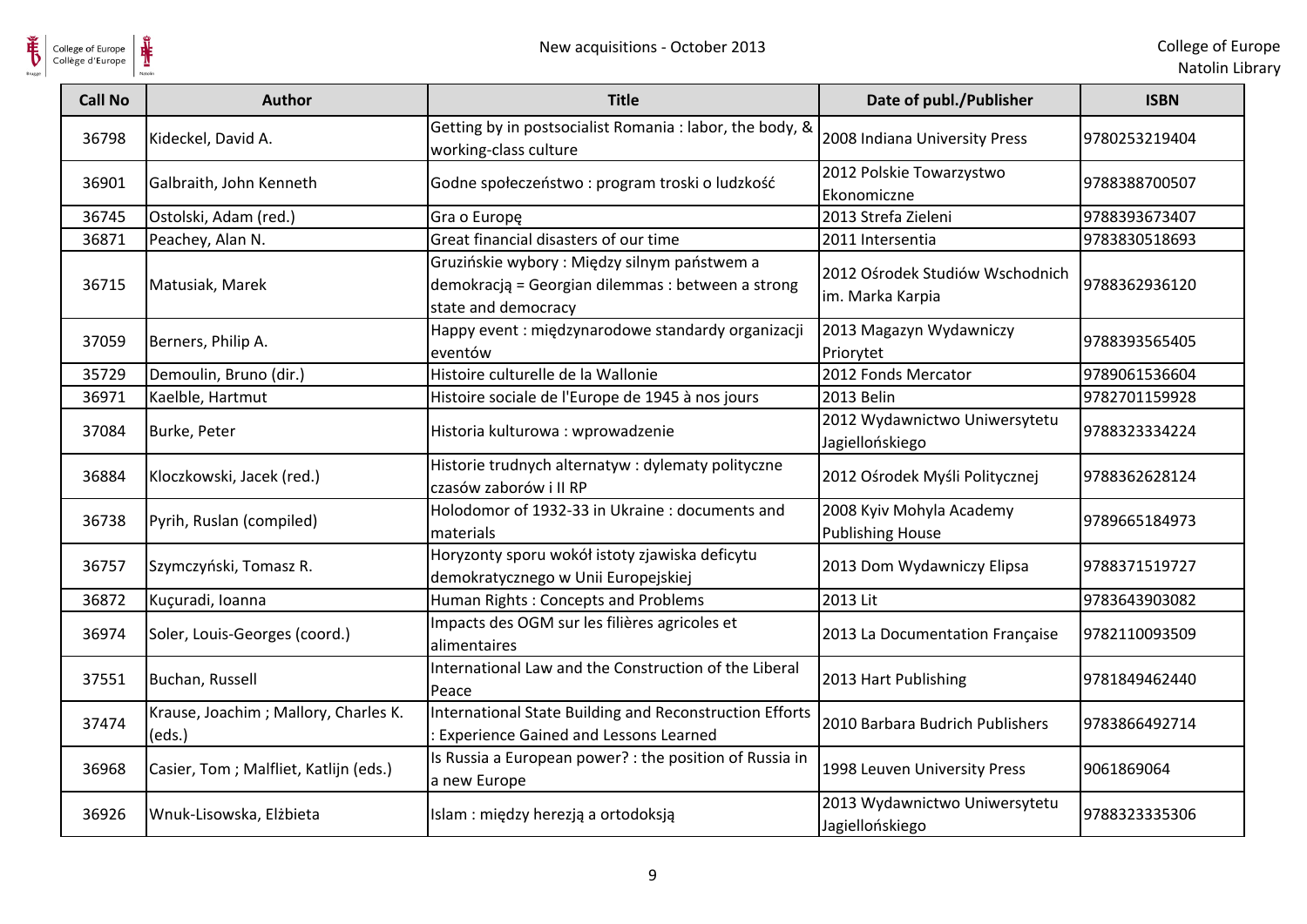

| <b>Call No</b> | <b>Author</b>                               | <b>Title</b>                                                                                                                 | Date of publ./Publisher                                   | <b>ISBN</b>   |
|----------------|---------------------------------------------|------------------------------------------------------------------------------------------------------------------------------|-----------------------------------------------------------|---------------|
| 37085          | Vetter, Reinhold                            | Jak Lech Wałęsa przechytrzył komunistów                                                                                      | 2013 Wydawnictwo W.A.B - Grupa<br>Wydawnicza Foksal       | 9788377478202 |
| 36953          | Lehrer, Erica T.                            | Jewish Poland Revisites: Heritage Tourism in Unquiet<br>Places                                                               | 2013 Indiana University Press                             | 9780253008862 |
| 37086          | Burke, Peter                                | Języki i społeczności w Europie wczesnonowożytnej                                                                            | 2009 Wydawnictwo Uniwersytetu<br>Jagiellońskiego          | 9788323327806 |
| 37583          | Zimmermann, Hubert ; Dür, Andreas<br>(eds.) | Key Controversies in European Integration                                                                                    | 2012 Palgrave Macmillan                                   | 9781137006141 |
| 37584          | Zimmermann, Hubert ; Dür, Andreas<br>(eds.) | Key Controversies in European Integration                                                                                    | 2012 Palgrave Macmillan                                   | 9781137006141 |
| 36752          | Pilarska, Czesława                          | Klastry: Doświadczenia Polski i innych krajów Unii<br>Europejskiej                                                           | 2013 Wydawnictwo Uniwersytetu<br>Ekonomicznego            | 9788372526281 |
| 37055          | Sielezin, Jan Ryszard                       | Koncepcje i spory programowe opozycji politycznej w<br>Polsce w latach 1976-1982                                             | 2012 Wydawnictwo Uniwersytetu<br>Wrocławskiego            | 9788322933329 |
| 37068          | Osiewicz, Przemysław                        | Konflikt cypryjski                                                                                                           | 2013 Wydawnictwo Naukowe PWN                              | 9788301173302 |
| 36902          | Bucholc, Marta                              | Konserwatywna utopia kapitalizmu : etyczne iluzje<br>międzywojennego kupiectwa                                               | 2012 Wydawnictwo Naukowe PWN                              | 9788301170202 |
| 37051          | Lis, Stanisław (red.)                       | Kontrowersje wokół akcesji Polski do Unii<br>Gospodarczej i Walutowej                                                        | 2011 Wydawnictwo Uniwersytetu<br>Ekonomicznego w Krakowie | 9788372525314 |
| 36903          | Rynio, Dorota                               | Kształtowanie nowej polityki regionalnej Polski w<br>warunkach globalizacji i integracji                                     | 2013 Wydawnictwo Uniwersytetu<br>Ekonomicznego            | 9788376953762 |
| 37088          | Tazbir, Janusz                              | Kultura szlachecka w Polsce : rozkwit, upadek, relikty                                                                       | 2013 Wydawnictwo Nauka i<br>Innowacje                     | 9788363795184 |
| 36867          | Artuso, Vincent                             | La collaboration au Luxembourg durant la Seconde<br>Guerre mondiale (1940-1945) : Accommodation,<br>Adaptation, Assimilation | 2013 Peter Lang                                           | 9783631632567 |
| 37154          | Morin, Jean-Frédéric                        | La politique étrangère : Théories, méthodes et<br>références                                                                 | 2013 Armand Colin                                         | 9782200272227 |
| 37553          | Terpan, Fabien (dir.)                       | La politique européenne de sécurité et de défense :<br>L'UE peut-elle gérer les crises ?                                     | 2004 Presses de l'Institut d'études<br>politiques         | 2909628957    |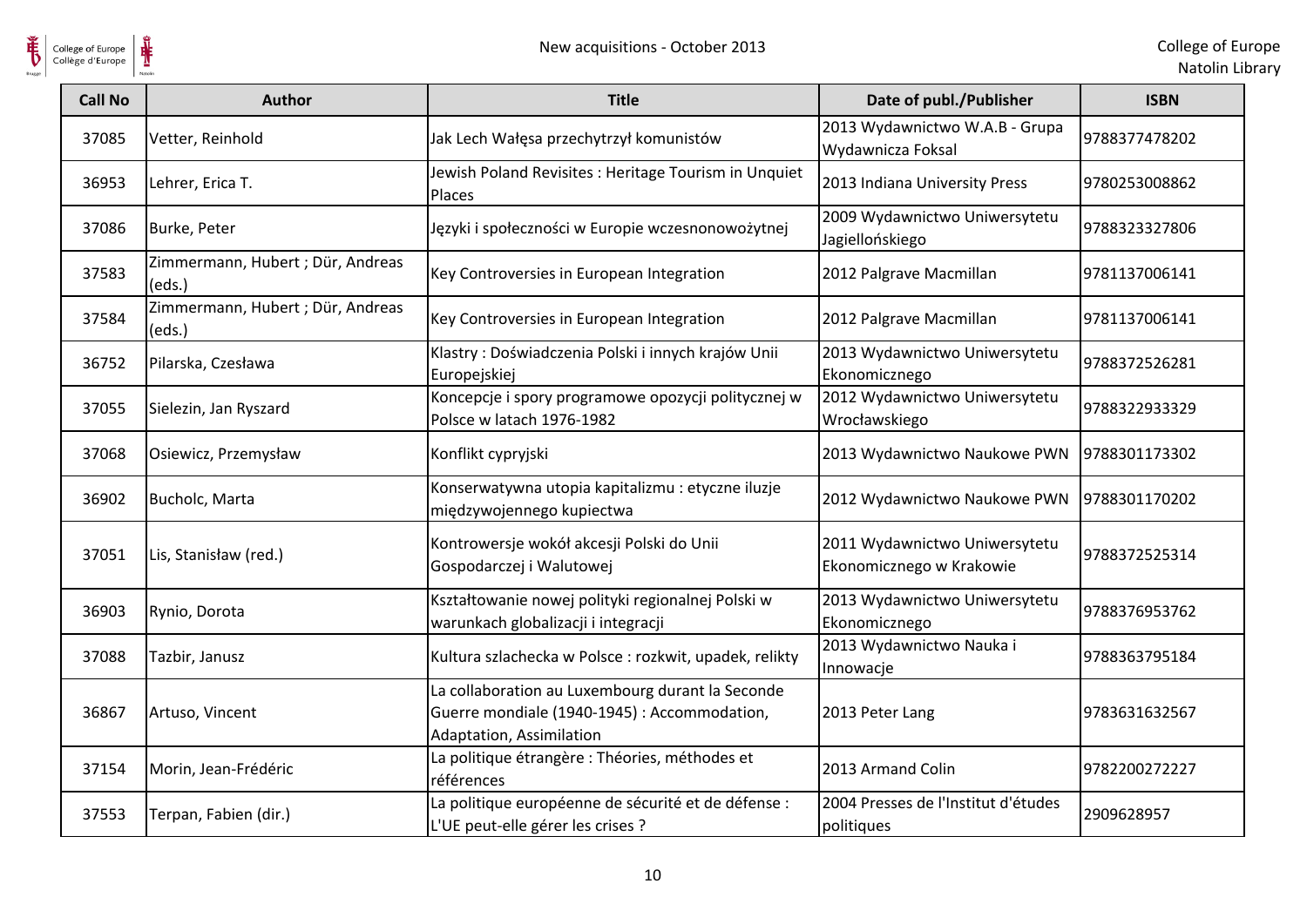

| <b>Call No</b> | <b>Author</b>                                                           | <b>Title</b>                                                                                                             | Date of publ./Publisher      | <b>ISBN</b>   |
|----------------|-------------------------------------------------------------------------|--------------------------------------------------------------------------------------------------------------------------|------------------------------|---------------|
| 36986          | Schumann, Frank                                                         | La Princesse du Gaz : Espions, amours et corruption :<br>enquête sur Ioulia Timochenko, ex-Premier ministre<br>d'Ukraine | 2013 Editions du Moment      | 9782354172237 |
| 36984          | Sayah, Jamil                                                            | La révolution tunisienne : la part du droit                                                                              | 2013 L'Harmattan             | 9782336006628 |
| 37009          | Douste-Blazy, Philippe ; Plouin, Jacques La solidarité sauvera le monde |                                                                                                                          | <b>2013 Plon</b>             | 9782259221672 |
| 36975          | Belhadj, Souhaïl                                                        | La Syrie de Bashar al-Asad : anatomie d'un régime<br>autoritaire                                                         | 2013 Belin                   | 9782701164670 |
| 37131          | Ben Lamine, Meriem; Boussois,<br>Sébastien (coord.)                     | La Tunisie face à l'expérience démocratique                                                                              | 2013 Editions du Cygne       | 9782849243183 |
| 37003          | Akgönül, Samim; Dedeoglu, Beril (dir.)                                  | La Turquie et l'Europe : Une évolution en interaction                                                                    | 2013 L'Harmattan             | 9782336299068 |
| 37129          | Almeida-Topor, Hélène d'                                                | L'Afrique du XXe siècle à nos jours                                                                                      | 2013 Armand Colin            | 9782200285074 |
| 37049          | Langenscheidt KG. Redaktion                                             | Langenscheidt duży słownik polsko-francuski,<br>francusko-polski                                                         | 2012 Langenscheidt Polska    | 9788377271872 |
| 36994          | Rubio, Nathalie (dir.)                                                  | Le contrôle des fonds européens de cohésion :<br>évolutions, enjeux et perspectives                                      | 2013 Bruylant                | 9782802741398 |
| 36957          | Bardon, Pierre; Libaert, Thierry                                        | Le lobbying                                                                                                              | 2012 Dunod                   | 9782100573493 |
| 37005          | Barou, Yves; (et al.)                                                   | Le modèle social européen                                                                                                | 2013 Des îlots de résistance | 9782917088227 |
| 36978          | Lledo, Jean-Pierre                                                      | Le monde arabe face à ses démons : Nationalisme,<br>Islam et Juifs                                                       | 2013 Armand Colin            | 9782200286446 |
| 37002          | Petit, François-Xavier                                                  | Le parlement de l'Europe au-dessus du vide : L'identité<br>politique des eurodéputés                                     | 2012 L'Harmattan             | 9782296970328 |
| 36992          | Berramdane, Abdelkhaleg; Trochu,<br>Michel (dir.)                       | Le partenariat UE-ASEAN                                                                                                  | 2013 Bruylant                | 9782802741060 |
| 36976          | Laruelle, Marlène                                                       | Le rouge et le noir : extrême droite et nationalisme en<br>Russie                                                        | 2007 CNRS Éditions           | 9782271065056 |
| 36999          | Sedlácek, Tomás                                                         | L'économie du bien et du mal : La quête du sens<br>économique                                                            | 2013 Eyrolles                | 9782212555431 |
| 37140          | Faugère, Jean-Pierre                                                    | L'Egypte au temps de la révolution : Pharaons, barbus<br>et généraux                                                     | 2013 L'Harmattan             | 9782343005065 |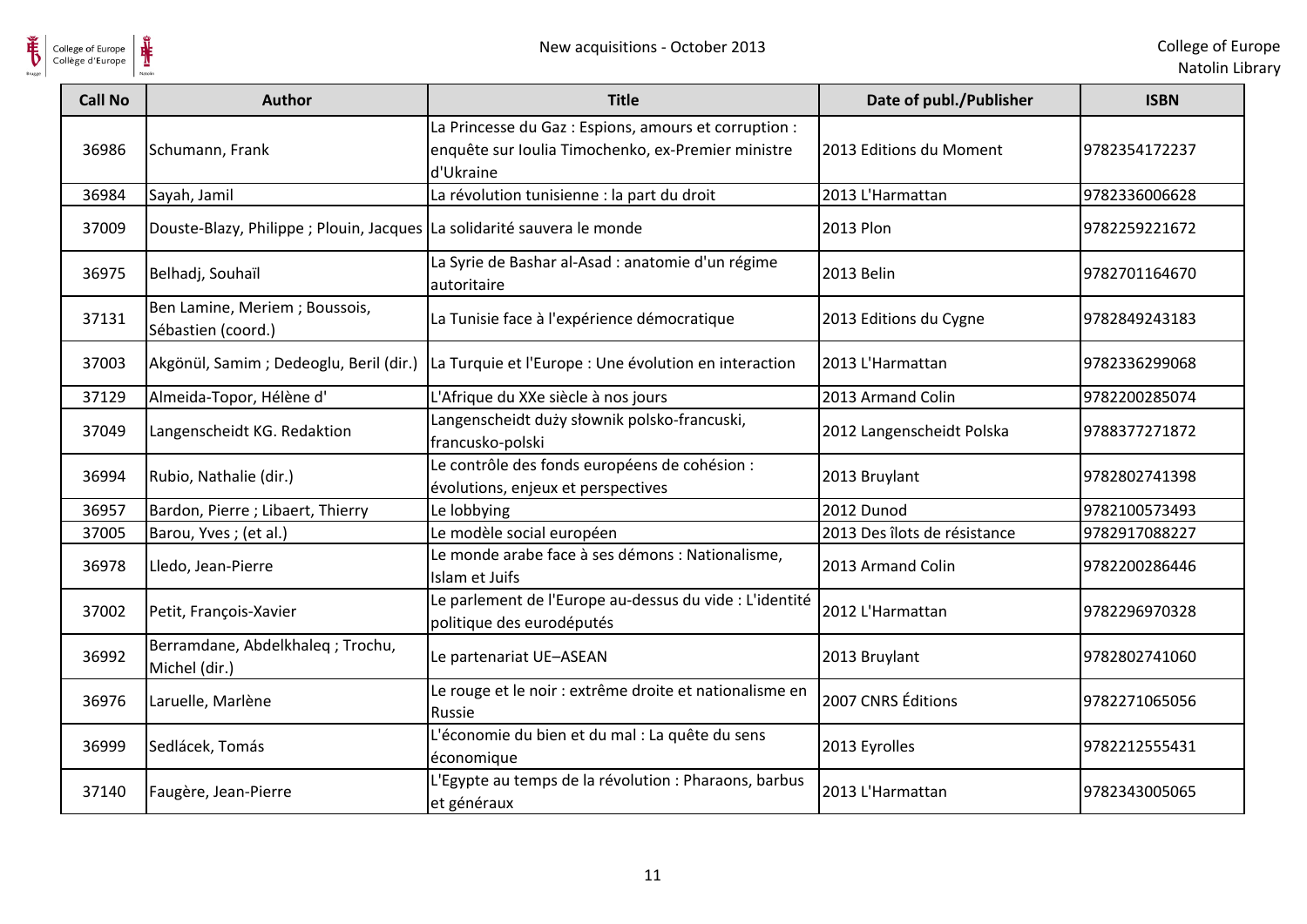

 $\frac{1}{\frac{1}{\sqrt{2}}}}$ 

| <b>Call No</b> | <b>Author</b>                                          | <b>Title</b>                                                                                                                                                                                                                                                               | Date of publ./Publisher                          | <b>ISBN</b>   |
|----------------|--------------------------------------------------------|----------------------------------------------------------------------------------------------------------------------------------------------------------------------------------------------------------------------------------------------------------------------------|--------------------------------------------------|---------------|
| 36993          | Robert, Loic (dir.)                                    | L'environnement et la Convention européenne des<br>droits de l'homme                                                                                                                                                                                                       | 2013 Bruylant                                    | 9782802741367 |
| 37008          | Chaliand, Gérard                                       | Les bâtisseurs d'histoire                                                                                                                                                                                                                                                  | 2013 Magellan & Cie                              | 9782350742397 |
| 36990          | Defraigne, Jean-Christophe et al. (dir.)               | Les modèles sociaux en Europe : Quel avenir face à la<br>crise ?                                                                                                                                                                                                           | 2013 Bruylant                                    | 9782802736073 |
| 36956          | Desselas, Stéphane ; Clarac, Natacha                   | Les règles d'or du lobbying                                                                                                                                                                                                                                                | 2012 Editions du Palio                           | 9782354490324 |
| 36839          | Hehir, Aidan; Murray, Robert (ed.)                     | Libya : the responsibility to protect and the future of<br>humanitarian intervention                                                                                                                                                                                       | 2013 Palgrave Macmillan                          | 9781137273949 |
| 36989          | Grosbois, Thierry                                      | L'idée européenne en temps de guerre dans le Benelux<br>1940-1944                                                                                                                                                                                                          | 1994 Academia                                    | 2872092986    |
| 37134          | Iribarne, Philippe d'                                  | L'islam devant la démocratie                                                                                                                                                                                                                                               | 2013 Gallimard                                   | 9782070141401 |
| 36985          | Amghar, Samir                                          | L'islam militant en Europe                                                                                                                                                                                                                                                 | 2013 Infolio                                     | 9782884749435 |
| 37133          | Toynbee, Arnold Joseph                                 | L'islam, l'occident et l'avenir                                                                                                                                                                                                                                            | 2013 Les Cinquante S.A.R.L/Ed. des<br>Malassis   | 9782849901076 |
| 37004          | Goussard, Anne-Marie (coord.)                          | Lituanie, j'écris ton nom : Histoire d'une passion<br>partagée                                                                                                                                                                                                             | 2013 L'Harmattan                                 | 9782343007076 |
| 36962          | Bullock, Nicholas ; Verpoest, Luc (eds.)               | Living with history, 1914-1964 : rebuilding Europe after<br>the First and Second World Wars and the role of<br>heritage preservation = La reconstruction en Europe<br>après la Première et la Seconde Guerre Mondiale et le<br>rôle de la conservation des monuments histo | 2011 Leuven University Press                     | 9789058678416 |
| 36743          | Direction de l'information legale et<br>administrative | Livre blanc : défense et sécurité nationale 2013                                                                                                                                                                                                                           | 2013 La Documentation francaise                  | 9782110093585 |
| 36799          | Brown, Keith                                           | Loyal unto Death: Trust and Terror in Revolutionary<br>Macedonia                                                                                                                                                                                                           | 2013 Indiana University Press                    | 9780253008404 |
| 36917          | Stawowy-Kawka, Irena; Kawka, Maciej<br>$(\text{red.})$ | Macedoński dyskurs niepodległościowy : historia,<br>kultura, literatura, język, media                                                                                                                                                                                      | 2011 Wydawnictwo Uniwersytetu<br>Jagiellońskiego | 9788323330547 |
| 36965          | Heynickx, Rajesh; Avermaete, Tom<br>(eds.)             | Making a new world : architecture and communities in<br>interwar Europe                                                                                                                                                                                                    | 2012 Leuven University Press                     | 9789058679093 |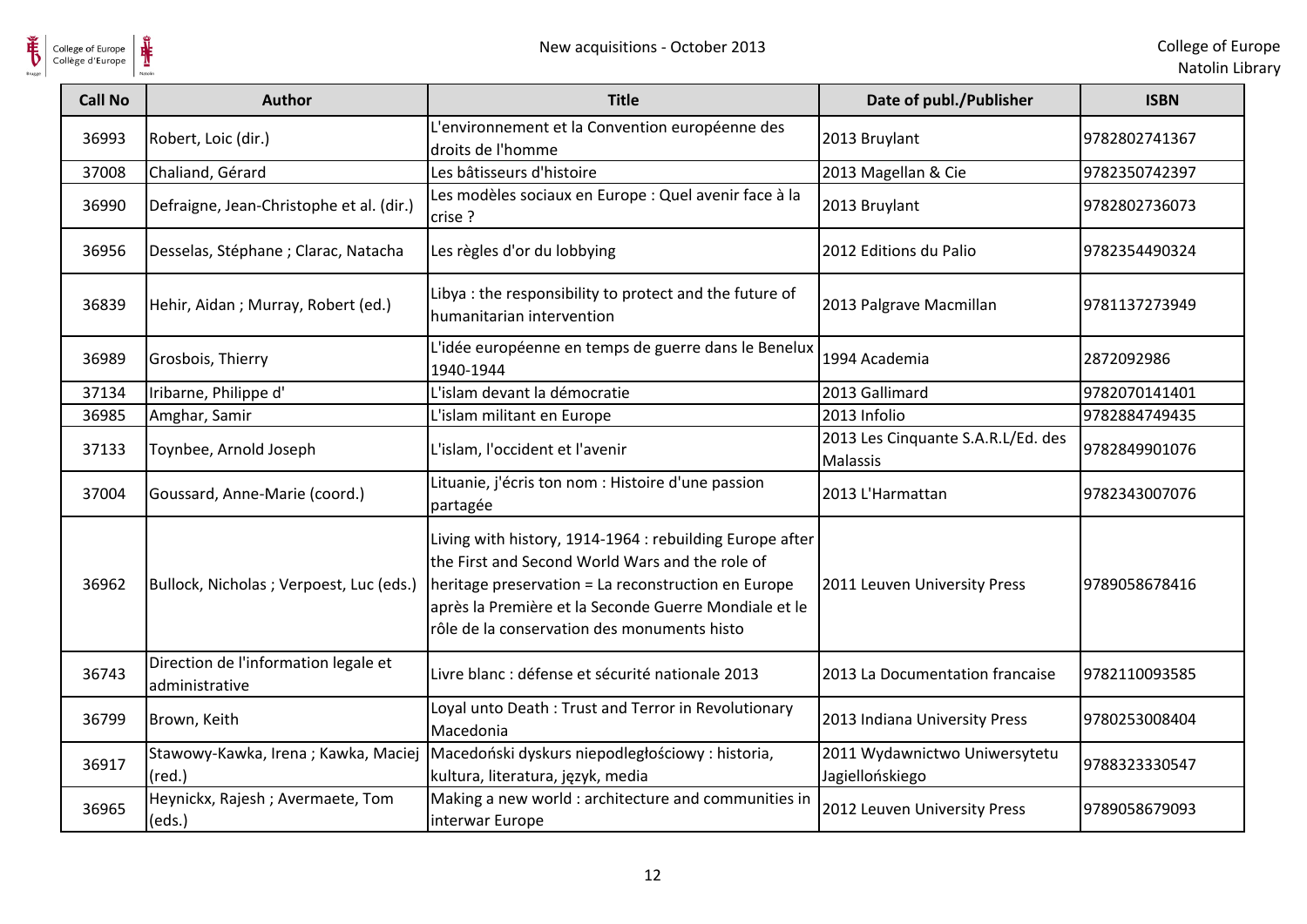

| <b>Call No</b> | <b>Author</b>                                                       | <b>Title</b>                                                                                                    | Date of publ./Publisher                             | <b>ISBN</b>   |
|----------------|---------------------------------------------------------------------|-----------------------------------------------------------------------------------------------------------------|-----------------------------------------------------|---------------|
| 36751          | Matykiewicz-Włodarska, Aleksandra                                   | Marion Gräfin Dönhoff : idee i refleksje polityczne                                                             | 2012 Księgarnia Akademicka                          | 9788376383040 |
| 36980          | Dalle, Ignace                                                       | Maroc                                                                                                           | 2013 La Découverte                                  | 9782707176622 |
| 36885          | Dąbrowski, Franciszek; Gontarczyk,<br>Piotr ; Tomasik, Paweł (red.) | Marzec 1968 w dokumentach MSW. T. 2, Kronika<br>wydarzeń. Cz. 1                                                 | 2009 Instytut Pamięci Narodowej                     | 9788376290294 |
| 36800          | Creed, Gerald W.                                                    | Masquerade and postsocialism : ritual and cultural<br>dispossession in Bulgaria                                 | 2011 Indiana University Press                       | 9780253222619 |
| 36709          | Olszański, Tadeusz A.                                               | Miejsce UPA w Wielkiej Wojnie Ojczyźnianej: dylematy<br>polityki historycznej Ukrainy                           | 2013 Ośrodek Studiów Wschodnich<br>im. Marka Karpia | 9788362936274 |
| 37096          | Głuszko, Mariusz                                                    | Między Strasburgiem a Sarajewem : Przemiany<br>polityczne w Polsce i Europie Środkowo-Wschodniej w<br>1990 roku | 2013 Armoryka                                       | 9788362661954 |
| 36881          | Pawlak, Karolina                                                    | Międzynarodowa zdolność konkurencyjna sektora<br>rolno-spożywczego krajów Unii Europejskiej                     | 2013 Wydawnictwo Uniwersytetu<br>Przyrodniczego     | 9788371606915 |
| 36890          | Ociepka, Beata                                                      | Miękka siła i dyplomacja publiczna Polski                                                                       | 2013 Scholar                                        | 9788373836648 |
| 37056          | Beck, Ulrich ; Beck-Gernsheim,<br>Elisabeth                         | Miłość na odległość: modele życia w epoce globalnej                                                             | 2013 Wydawnictwo Naukowe PWN                        | 9788301158880 |
| 36995          | Odent, Bruno                                                        | Modèle allemand, une imposture : L'Europe en danger                                                             | 2013 Le Temps des Cerises                           | 9782841099757 |
| 36747          | Justyński, Janusz; Madeja, Andrzej<br>$(\text{red.})$               | Moralność i władza jako kategorie myśli politycznej                                                             | 2011 Lex a Wolters Kluwer business                  | 9788326414169 |
| 36904          | Glenny, Misha                                                       | Mroczny rynek : hakerzy i nowa mafia                                                                            | 2013 Grupa Wydawnicza Foksal                        | 9788377478806 |
| 36988          | Aligisakis, Maximos ; Dascalopoulos,<br>Sofia (eds.)                | Multiculturalismes et identités en Europe                                                                       | 2012 L'Harmattan-Academia                           | 9782806100429 |
| 36801          | Spickard, Paul R. (ed.)                                             | Multiple identities : migrants, ethnicity, and<br>membership                                                    | 2013 Indiana University Press                       | 9780253008046 |
| 36941          | Loimeier, Roman                                                     | Muslim societies in Africa : a historical anthropology                                                          | 2013 Indiana University Press                       | 9780253007889 |
| 37041          | Loimeier, Roman                                                     | Muslim societies in Africa : a historical anthropology                                                          | 2013 Indiana University Press                       | 9780253007889 |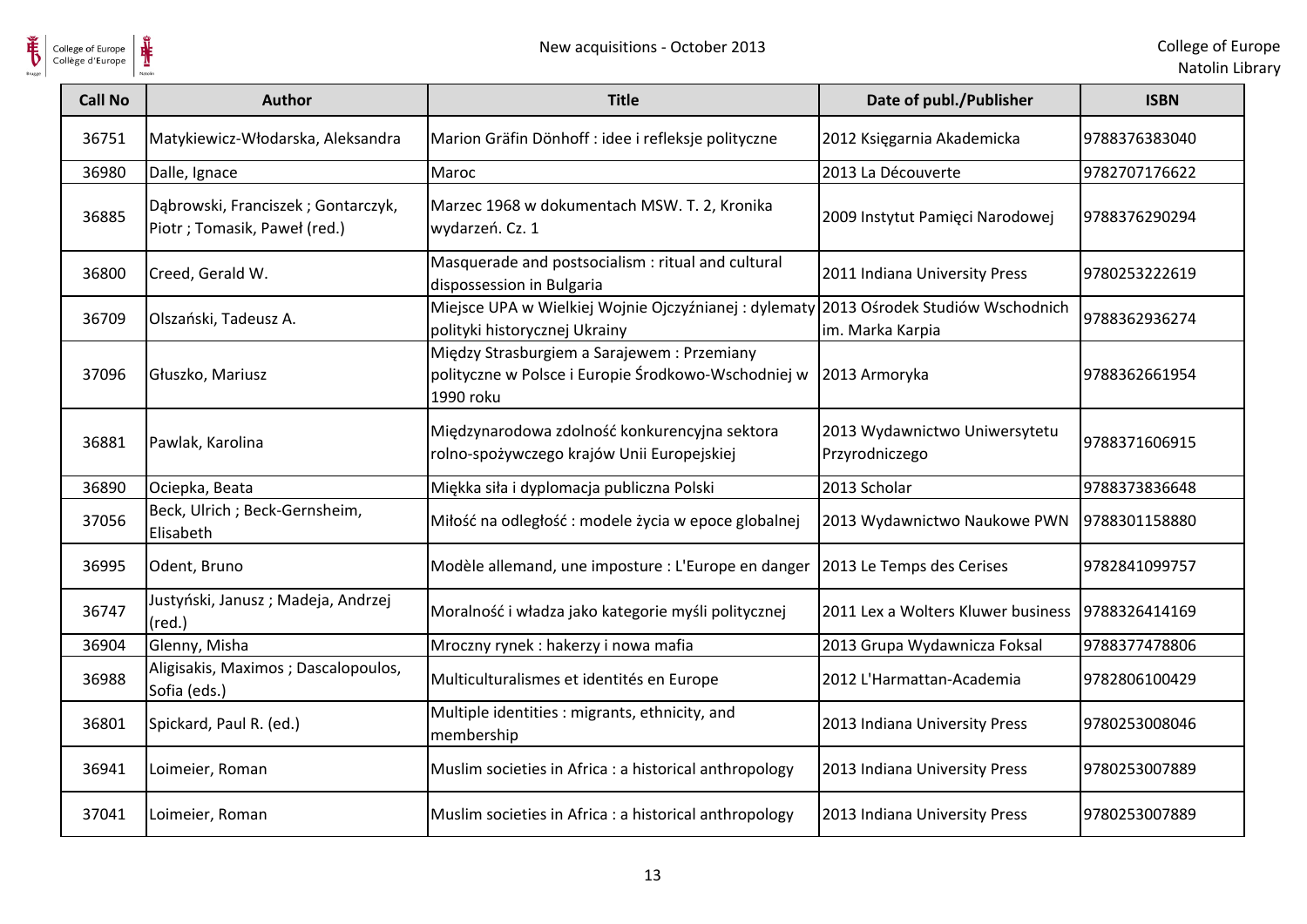

| <b>Call No</b> | <b>Author</b>                                                      | <b>Title</b>                                                                                                                                           | Date of publ./Publisher                                                      | <b>ISBN</b>   |
|----------------|--------------------------------------------------------------------|--------------------------------------------------------------------------------------------------------------------------------------------------------|------------------------------------------------------------------------------|---------------|
| 36746          | Madeja, Andrzej (red.)                                             | Nam hoc natura aequum est : księga jubileuszowa ku<br>czci profesora Janusza Justyńskiego w<br>siedemdziesięciolecie urodzin                           | 2012 Towarzystwo Naukowe<br>Organizacji i Kierownictwa "Dom<br>Organizatora" | 9788372856319 |
| 37089          | Burke, Peter                                                       | Naoczność: materiały wizualne jako świadectwa<br>historyczne                                                                                           | 2012 Wydawnictwo Uniwersytetu<br>Jagiellońskiego                             | 9788323333821 |
| 37550          | Greenfeld, Liah                                                    | Nationalism : Five Roads to Modernity                                                                                                                  | 1993 Harvard University Press                                                | 0674603192    |
| 36940          | Hall, John A.; Malešević, Siniša (eds.)                            | Nationalism and war                                                                                                                                    | 2013 Cambridge University Press                                              | 9781107610088 |
| 36739          | Fundacja Centrum Europejskie Natolin                               | Natolin : przyroda = Natolin : nature                                                                                                                  | 2007 Oficyna Wydawnicza Forest                                               | 9788360450703 |
| 36905          | Chuchro, Ewa; Luterek, Mariusz;<br>Sosińska-Kalata, Barbara (red.) | Nauka o informacji w okresie zmian : praca zbiorowa                                                                                                    | 2013 Wydawnictwo SBP                                                         | 9788361464631 |
| 36713          | Kaczmarski, Marcin                                                 | Niedźwiedź patrzy na smoka : rosyjska debata na temat<br>Chin = The bear watches the dragon : the russian<br>debate of China                           | 2013 Ośrodek Studiów Wschodnich<br>im. Marka Karpia                          | 9788362936205 |
| 37069          | Krawiec, Franciszek                                                | Niekonwencjonalne źródła ropy i gazu : doświadczenia<br>amerykańskie                                                                                   | 2013 Difin                                                                   | 9788376418223 |
| 36741          | Klatt, Małgorzata; Stępniewski,<br>Tomasz                          | Normative influence : the European Union, Eastern<br><b>Europe and Russia</b>                                                                          | 2012 The Catholic University of<br>Lublin Publishing House                   | 9788377023747 |
| 36850          | Numhauser-Henning, Ann; Rönnmar,<br>Mia (ed.)                      | Normative Patterns and Legal Developments in the<br>Social Dimension of the EU                                                                         | 2013 Hart Publishing                                                         | 9781849464352 |
| 37307          | Palmer, Alan                                                       | Northern Shores: A History of the Baltic Sea and its<br>Peoples                                                                                        | 2006 John Murray                                                             | 0719562996    |
| 36763          | Ryszkiewicz, Alicja                                                | Od konwergencji do spójności i efektywności :<br>Podstawy teoretyczne polityki spójności gospodarczej,<br>społecznej i terytorialnej Unii Europejskiej | 2013 Szkoła Główna Handlowa-<br>Oficyna Wydawnicza                           | 9788373788138 |
| 36712          | Matuszak, Sławomir; Sarna, Arkadiusz                               | Od stabilizacji do stagnacji : próby reform Wiktora<br>Janukowycza                                                                                     | 2013 Ośrodek Studiów Wschodnich<br>im. Marka Karpia                          | 9788362936212 |
| 36762          | Goldfarb, Jeffrey C.                                               | Odnowa kultury politycznej : siła kultury kontra kultura<br>władzy                                                                                     | 2012 Europejskie Centrum<br>Solidarności                                     | 9788362853038 |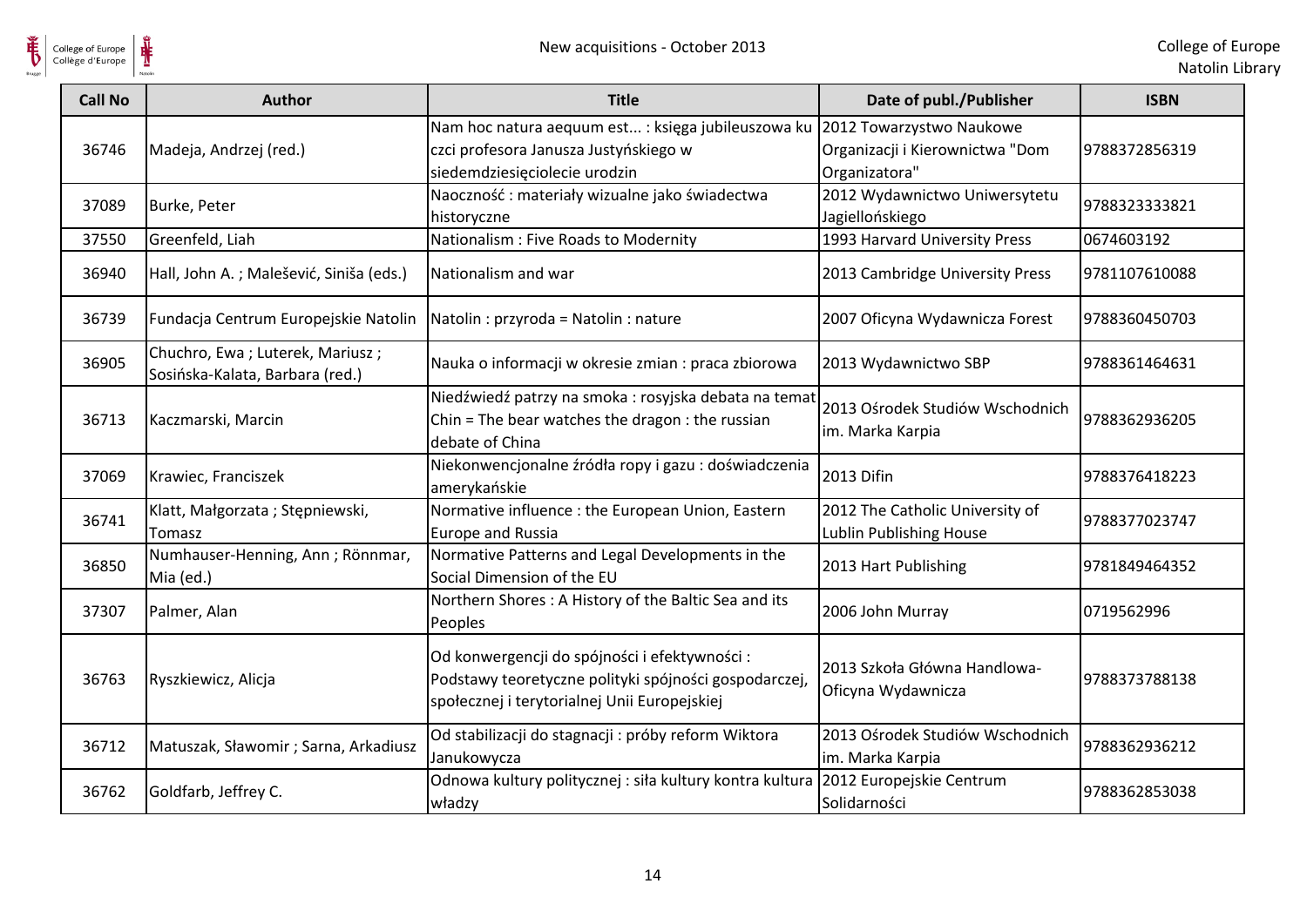

| <b>Call No</b> | <b>Author</b>                                                                                | <b>Title</b>                                                                                                                      | Date of publ./Publisher                                     | <b>ISBN</b>   |
|----------------|----------------------------------------------------------------------------------------------|-----------------------------------------------------------------------------------------------------------------------------------|-------------------------------------------------------------|---------------|
| 36823          | Tsitselikēs, Kōnstantinos                                                                    | Old and new Islam in Greece: from historical<br>minorities to immigrant newcomers                                                 | 2012 Martinus Nijhoff Publishers                            | 9789004221529 |
| 36802          | Bergerson, Andrew Stuart                                                                     | Ordinary Germans in extraordinary times : the Nazi<br>revolution in Hildesheim                                                    | 2004 Indiana University Press                               | 0253344654    |
| 37070          | Leś, Ewa                                                                                     | Organizacje non profit w nowej polityce społecznej w<br>Polsce na tle europejskim                                                 | 2013 Oficyna Wydawnicza ASPRA-JR 9788375454512              |               |
| 36906          | Malinowska, Izabela                                                                          | Organy ochrony prawnej w państwach europejskich :<br>ujęcie systemowe i komparatystyczne                                          | 2013 Dom Wydawniczy Elipsa                                  | 9788371512339 |
| 37090          | Ford, Douglas                                                                                | Pacyfik: Starcie mocarstw                                                                                                         | 2013 Znak                                                   | 9788324020539 |
| 36891          | Zychowicz, Piotr                                                                             | Pakt Ribbentrop-Beck czyli jak Polacy mogli u boku III<br>Rzeszy pokonać Związek Sowiecki                                         | 2012 Dom Wydawniczy Rebis                                   | 9788375109214 |
| 36840          | Smith, Charles D.                                                                            | Palestine and the Arab-Israeli Conflict: A History with<br><b>Documents</b>                                                       | 2013 Palgrave Macmillan                                     | 9781457613487 |
| 36862          | Eberbach-Born, Birgit et al. (Hrsg.)                                                         | Parlamentarische Kontrolle und Europäische Union                                                                                  | 2013 Nomos                                                  | 9783848703616 |
| 36983          | Galabov, Antoniy ; Sayah, Jamil (dir.)                                                       | Participations et citoyennetés depuis le printemps<br>arabe                                                                       | 2012 L'Harmattan                                            | 9782336003993 |
| 36907          | Czwołek, Arkadiusz; Nowak-Paralusz,<br>Magdalena ; Gawron-Tabor, Karolina<br>$(\text{red.})$ | Partie i systemy partyjne Europy Środkowo-<br>Wschodniej : dwie dekady doświadczeń                                                | 2013 Wydawnictwo Naukowe<br>Uniwersytetu Mikołaja Kopernika | 9788323130871 |
| 37112          | Moore, Adam                                                                                  | Peacebuilding in Practice : Local Experience in Two<br><b>Bosnian Towns</b>                                                       | 2013 Cornell University Press                               | 9780801451997 |
| 36803          | Zuccotti, Susan                                                                              | Père Marie-Benoît and Jewish rescue : how a French<br>priest together with Jewish friends saved thousands<br>during the Holocaust | 2013 Indiana University Press                               | 9780253008534 |
| 36970          | Douzinas, Costas                                                                             | Philosophy and resistance in the crisis: Greece and the<br>future of Europe                                                       | 2013 Polity                                                 | 9780745665443 |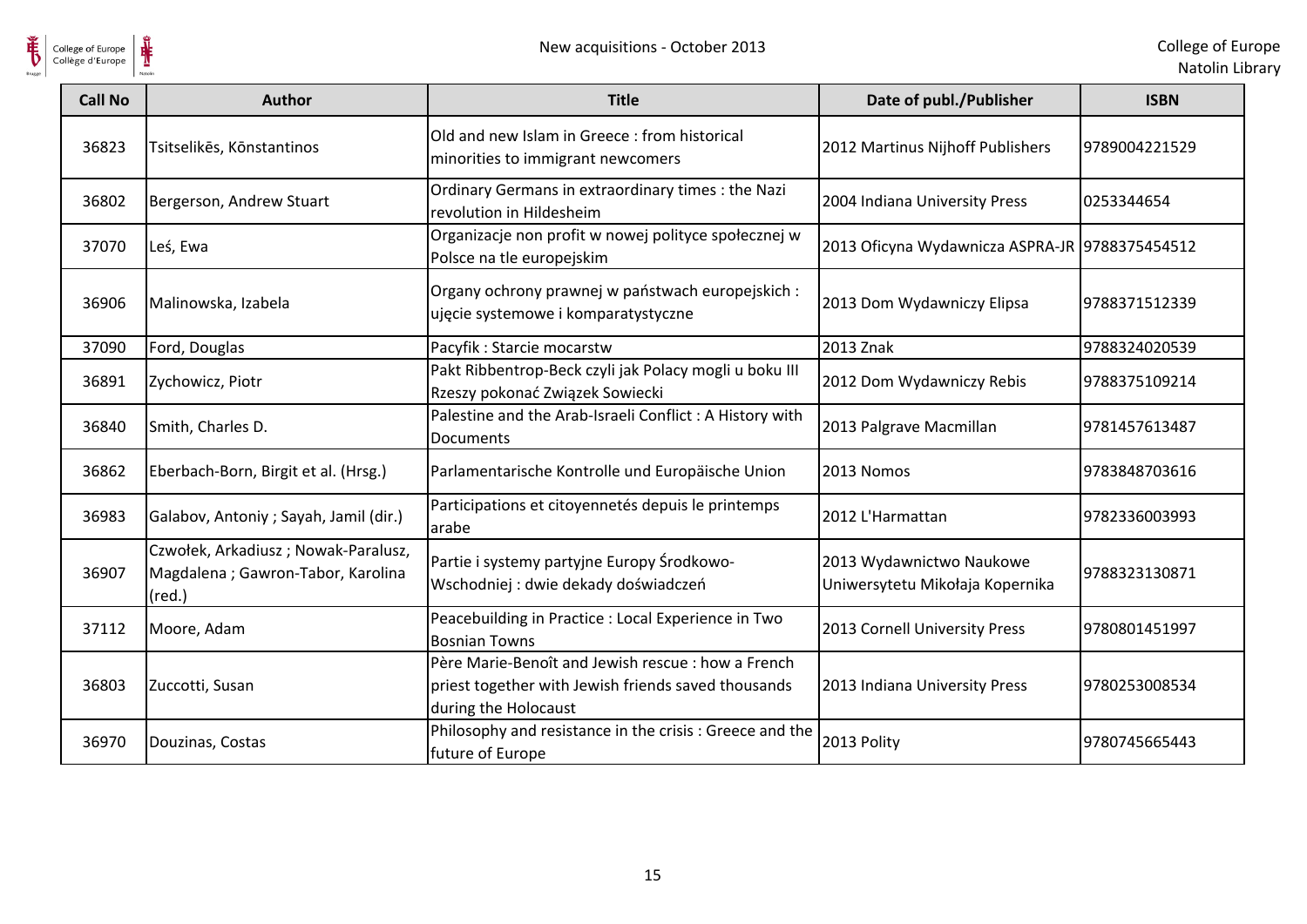$\frac{1}{\frac{1}{\sqrt{2}}}}$ 

| <b>Call No</b> | <b>Author</b>                                                     | <b>Title</b>                                                                                                                                    | Date of publ./Publisher                                           | <b>ISBN</b>   |
|----------------|-------------------------------------------------------------------|-------------------------------------------------------------------------------------------------------------------------------------------------|-------------------------------------------------------------------|---------------|
| 36922          | Kowalik, Paweł                                                    | Pionowa i pozioma nierównowaga finansowa oraz<br>system jej wyrównywania w państwie federalnym na<br>przykładzie Niemiec i Stanów Zjednoczonych | 2013 Wydawnictwo Uniwersytetu<br>Ekonomicznego                    | 9788376953281 |
| 37097          | Kurski, Jarosław                                                  | Pokój z widokiem na historię : biografia intelektualna<br>Raymonda Arona                                                                        | 2005 Sprawy Polityczne                                            | 8392190610    |
| 36786          | Bonusiak, Andrzej                                                 | Polacy w niepodległej Ukrainie : analiza strukturalno-<br>funkcjonalna                                                                          | 2013 Wydawnictwo Uniwersytetu<br>Rzeszowskiego                    | 9788373388888 |
| 36874          | Vetter, Reinhold                                                  | Polens eigensinniger Held : wie Lech Wałęsa die<br>Kommunisten überlistete                                                                      | 2010 Berliner Wissenschafts-Verlag                                | 9783830517672 |
| 37403          | Dijkstra, Hylke                                                   | Policy-making in EU security and defense : an<br>institutional perspective                                                                      | 2013 Palgrave Macmillan                                           | 9781137357861 |
| 36771          | Topolski, Ireneusz                                                | Polityka Federacji Rosyjskiej wobec państw Europy<br>Wschodniej                                                                                 | 2013 Wydawnictwo Uniwersytetu<br>Marii Curie-Skłodowskiej         | 9788377843451 |
| 36760          | Giżyński, Juliusz                                                 | Polityka fiskalna w strefie euro                                                                                                                | 2013 CeDeWu                                                       | 9788375565843 |
| 37071          | Poliński, Romuald ; Biernat, Janusz                               | Polityka pieniężna Polski : orientacje i uwarunkowania                                                                                          | 2013 Wydawnictwo Almamer                                          | 9788362644179 |
| 36785          | Kotowicz-Jawor, Joanna (red.)                                     | Polska i Rosja w procesie globalnej integracji i<br>dywersyfikacji                                                                              | 2013 Instytut Nauk Ekonomicznych<br>PAN                           | 9788361597513 |
| 36734          | Trela, Stanisława (red.)                                          | Polska polityka wschodnia: materiały z konferencji<br>zorganizowanej 22-24 listopada 2012 r. we Wrocławiu                                       | 2013 Kolegium Europy Wschodniej<br>im. Jana Nowaka-Jeziorańskiego | 9788378931249 |
| 37416          | Tebinka, Jacek (red.) ; Polski Instytut<br>Spraw Międzynarodowych | Polskie dokumenty dyplomatyczne: 1941                                                                                                           |                                                                   | 9788362453672 |
| 36918          | Giese, Arno                                                       | Polskie orły nad Renem : przeklęci i pozbawieni<br>obywatelstwa! : historia, którą napisały niezwykłe<br>dramaty ludzkie                        | 2013 Oficyna Wydawnicza Rytm                                      | 9788373995840 |
| 37046          |                                                                   | Sikora, Jolanta; Sieroszewska, Krystyna Popularny słownik francusko-polski: polsko-francuski                                                    | 2010 Wiedza Powszechna                                            | 9788321414621 |
| 36954          | Tavits, Margit                                                    | Post-Communist Democracies and Party Organization                                                                                               | 2013 Cambridge University Press                                   | 9781107683358 |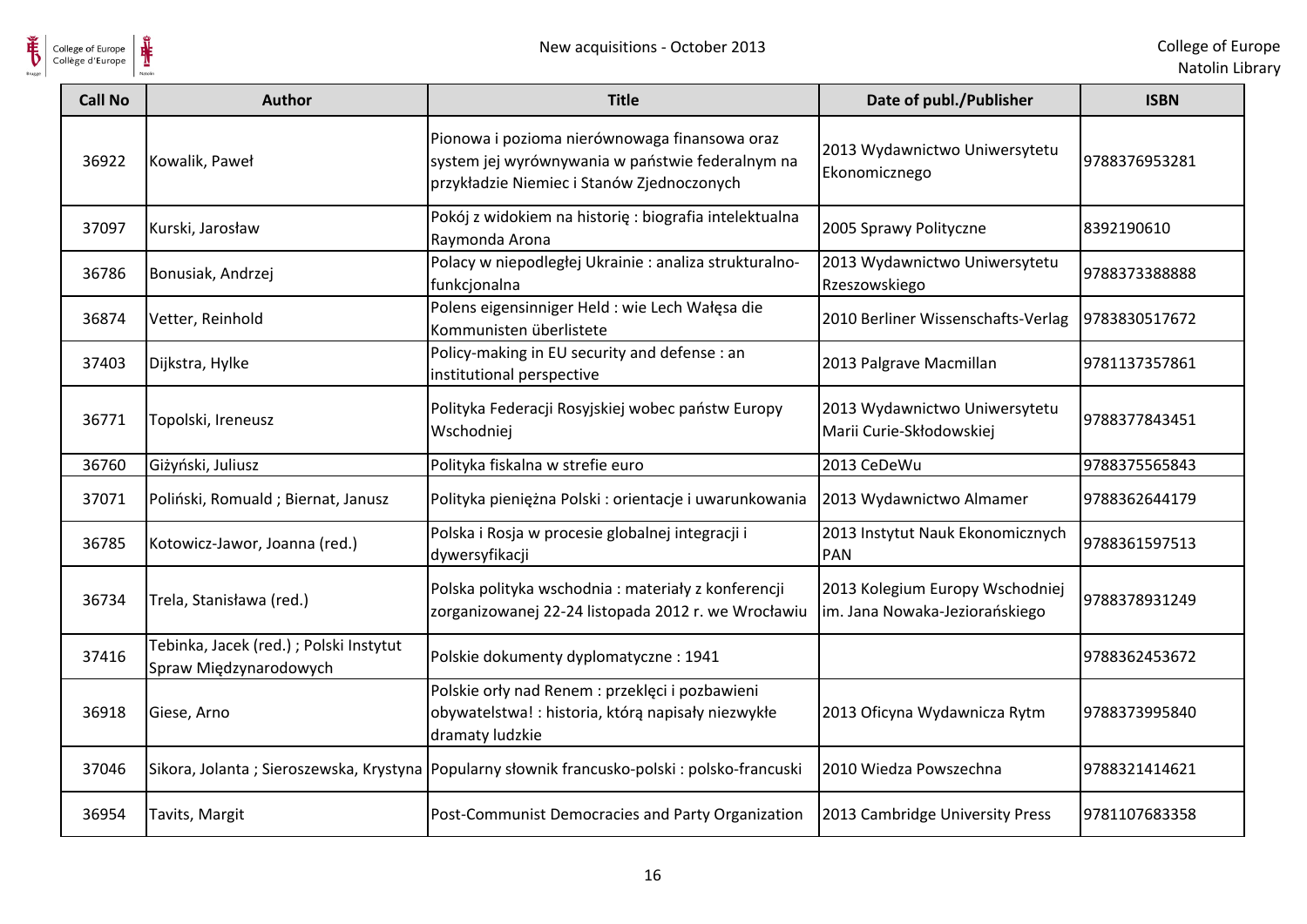

| <b>Call No</b> | <b>Author</b>                                   | <b>Title</b>                                                                                                                                                                                          | Date of publ./Publisher                                      | <b>ISBN</b>                 |
|----------------|-------------------------------------------------|-------------------------------------------------------------------------------------------------------------------------------------------------------------------------------------------------------|--------------------------------------------------------------|-----------------------------|
| 36908          | Eco, Umberto                                    | Poszukiwanie języka doskonałego w kulturze<br>europejskiej                                                                                                                                            | 2013 Wydawnictwo Aletheia                                    | 9788362858446               |
| 36787          | Góralczyk, Wojciech; Sawicki, Stefan            | Prawo międzynarodowe publiczne w zarysie                                                                                                                                                              | 2011 LexisNexis Polska                                       | 9788376205847               |
| 37072          | Jurzysta, Marcin                                | Prezydenci III RP : meandry władzy                                                                                                                                                                    | 2013 Scriptorium Wydawnictwo<br>Naukowe                      | 9788362625550               |
| 36909          | Fiszer, Józef (red.)                            | Prezydencja Polski w Radzie Unii Europejskiej                                                                                                                                                         | 2012 Instytut Studiów Politycznych<br>Polskiej Akademii Nauk | 9788360580943               |
| 36744          | Żurawski vel Grajewski, Przemysław              | Pride goeth before a fall : deliberations on the nature<br>of the demise of unions                                                                                                                    | 2013 Centrum Europejskie Natolin                             | 9788362818938               |
| 36736          | Mankiw, N. Gregory                              | Principes de l'économie                                                                                                                                                                               | 1998 Economica                                               | 2717835350<br>9782717835359 |
| 36740          | Kowalik-Bańczyk, Krystyna                       | Problematyka ochrony praw podstawowych w unijnych<br>postępowaniach w sprawach z zakresu ochrony<br>konkurencji = The issues of the protection of<br>fundamental rights in EU competition proceedings | 2010 Centrum Europejskie Natolin                             | 9788393135141               |
| 36845          | Pirker, Benedikt                                | Proportionality Analysis and Models of Judicial Review<br>: A Theoretical and Comparative Study                                                                                                       | 2013 Europa Law Publishing                                   | 9789089521415               |
| 36813          | Vaughan-Whitehead, Daniel (ed.)                 | Public sector shock : the impact of policy retrenchment<br>in Europe                                                                                                                                  | 2013 Edward Elgar                                            | 9781781955345               |
| 36889          | Dudziński, Andrzej                              | Pułaski : wielki mały rycerz                                                                                                                                                                          | 2010 Wydawnictwo Dolnośląskie                                | 9788324587902               |
| 36779          | Gessen, Masha                                   | Putin : człowiek bez twarzy                                                                                                                                                                           | 2012 Prószyński i S-ka                                       | 9788378390541               |
| 36973          | Soued, Albert                                   | Quand le Moyen-Orient verra-t-il la lumière ?                                                                                                                                                         | 2013 Publibook                                               | 9782342003352               |
| 37138          | Chaigneau, Pascal ; Pascallon, Pierre<br>(dir.) | Que devient la sécurité euro-méditerranéenne avec les<br>révolutions arabes ?                                                                                                                         | 2013 L'Harmattan                                             | 9782343004587               |
| 36824          | Palermo, Francesco; Parolari, Sara<br>(ed.)     | Regional dynamics in Central and Eastern Europe : new<br>approaches to decentralization                                                                                                               | 2013 Martinus Nijhoff Publishers                             | 9789004242302               |
| 37073          | Mazur, Grzegorz                                 | Relacje Unii Europejskiej z krajami Afryki, Karaibów i<br>Pacyfiku: Historia i perspektywy                                                                                                            | 2013 Difin                                                   | 9788376419084               |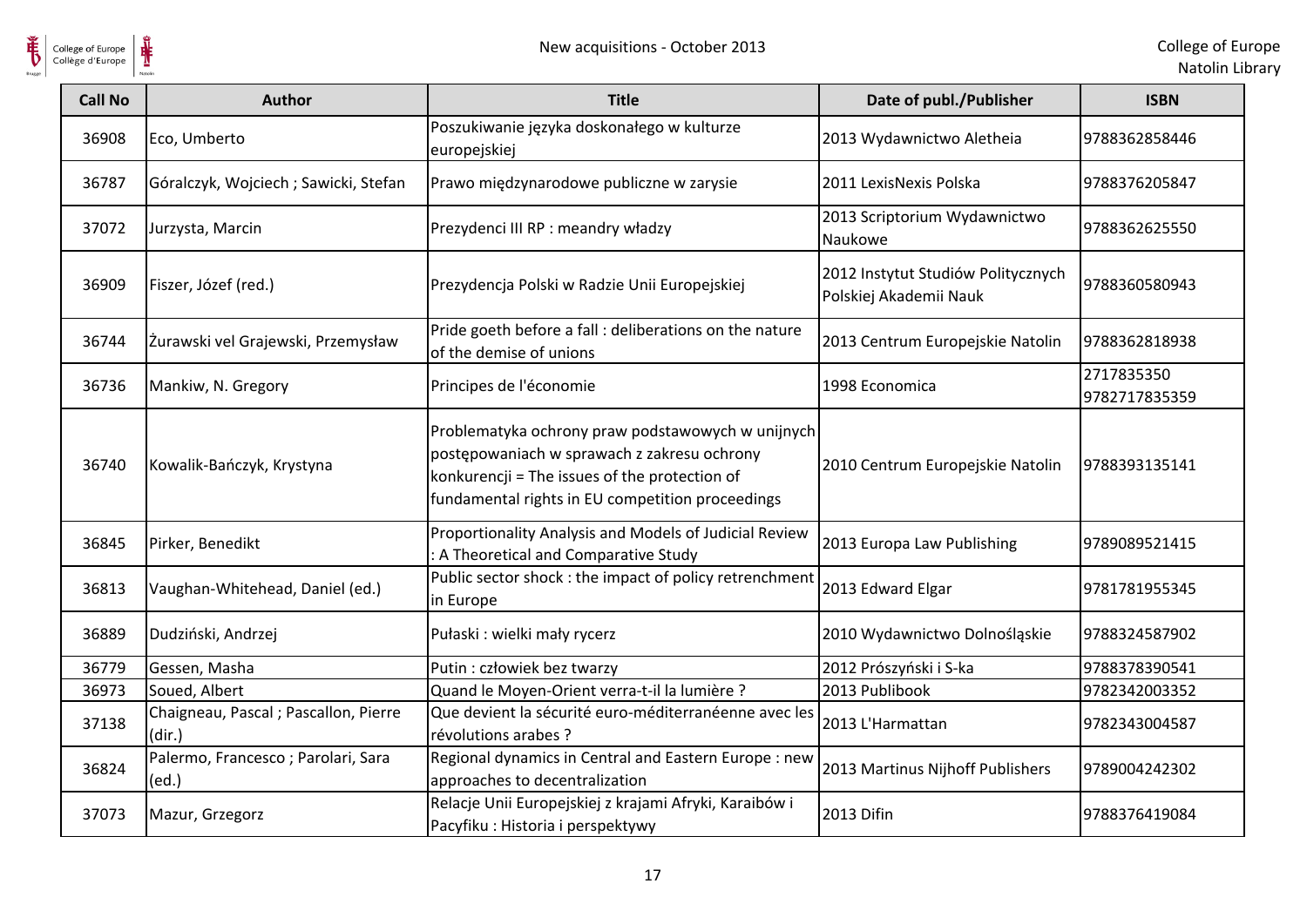

| <b>Call No</b> | <b>Author</b>                                       | <b>Title</b>                                                                                           | Date of publ./Publisher                            | <b>ISBN</b>   |
|----------------|-----------------------------------------------------|--------------------------------------------------------------------------------------------------------|----------------------------------------------------|---------------|
| 36959          | Kotiranta, Matti; Doe, Norman (ed.)                 | Religion and Criminal Law = Religion et droit pénal                                                    | 2013 Peeters                                       | 9789042925014 |
| 37481          | Jackson, Robert et al. (ed.)                        | Religion and Education in Europe : Developments,<br><b>Contexts and Debates</b>                        | 2007 Waxmann                                       | 9783830917656 |
| 36814          | Cumper, Peter ; Lewis, Tom (ed.)                    | Religion, rights and secular society : European<br>perspectives                                        | 2012 Edward Elgar                                  | 9781849803670 |
| 37482          | Koenig, Matthias ; Willaime, Jean-Paul<br>(Hg.)     | Religionskontroversen in Frankreich und Deutschland                                                    | 2008 Hamburger Edition                             | 9783936096965 |
| 36780          | Acton, Edward                                       | Rosja: Dziedzictwo caratu i władzy radzieckiej                                                         | 2013 Państwowy Instytut<br>Wydawniczy              | 9788306033441 |
| 36887          | Miłosz, Czesław                                     | Rosja: widzenia transoceaniczne. T. 1, Dostojewski -<br>nasz współczesny                               | 2010 Fundacja Zeszytów Literackich                 | 9788360046982 |
| 36888          | Miłosz, Czesław                                     | Rosja: widzenia transoceaniczne. T. 2, Mosty<br>napowietrzne                                           | 2011 Fundacja Zeszytów Literackich   9788360046180 |               |
| 36781          | Pesnot, Patrick                                     | Rosyjscy szpiedzy : od Stalina do Putina                                                               | 2013 Muza SA                                       | 9788377583272 |
| 37113          | Reinalda, Bob (ed.)                                 | Routledge handbook of international organization                                                       | 2013 Routledge                                     | 9780415501439 |
| 36789          | Smith, Gordon B.; Sharlet, Robert S.<br>(ed.)       | Russia and its constitution : promise and political<br>reality                                         | 2008 Martinus Nijhoff Publishers                   | 9789004155350 |
| 36883          | Matyja, Rafał                                       | Rywalizacja polityczna w Polsce                                                                        | 2013 Ośrodek Myśli Politycznej                     | 9788362628575 |
| 36919          | Buchanan, Patrick J.                                | Samobójstwo Supermocarstwa: czy Ameryka przetrwa<br>do roku 2025?                                      | 2013 Wydawnictwo Wektory                           | 9788360562611 |
| 36982          | Maktouf, Lotfi                                      | Sauver la Tunisie                                                                                      | 2013 Fayard                                        | 9782213672564 |
| 36815          | Colombo, Massimo G. et al. (ed.)                    | Science and innovation policy for the new knowledge<br>economy                                         | 2011 Edward Elgar                                  | 9781848448407 |
| 36825          | Amineh, Mehdi Parvizi ; Guang, Yang<br>(ed.)        | Secure oil and alternative energy : the geopolitics of<br>energy paths of China and the European Union | <b>2012 Brill</b>                                  | 9789004218574 |
| 36991          | Mahieu, Stéphanie ; Merten-Lentz,<br>Katia (coord.) | Sécurité alimentaire : nouveaux enjeux et perspectives                                                 | 2013 Bruylant                                      | 9782802740995 |
| 36876          | Vöckler, Kai (ed.)                                  | SEE! Urban Transformation in Southeastern Europe                                                       | 2012 Lit Verlag                                    | 9783643902863 |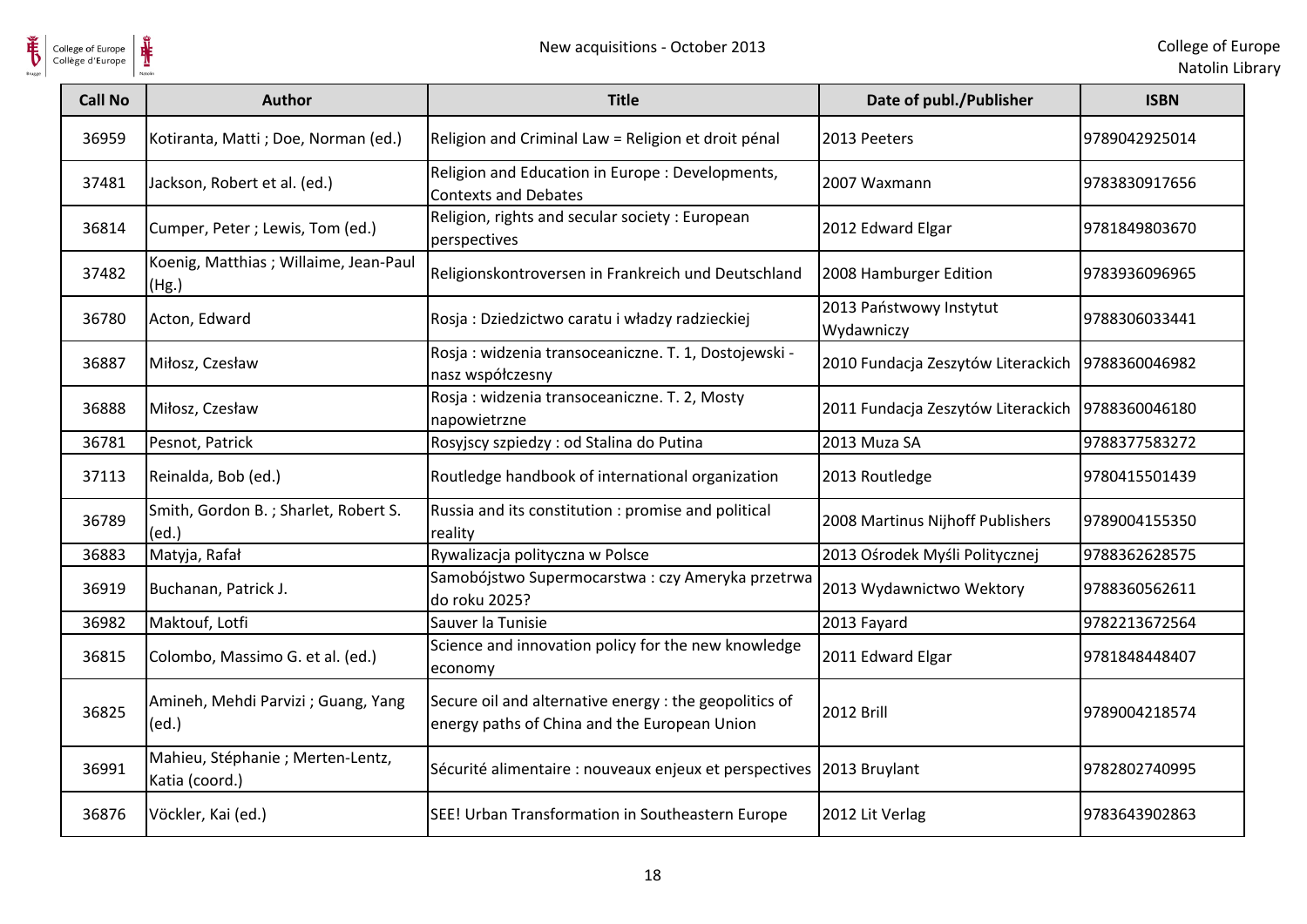

| <b>Call No</b> | <b>Author</b>                                                                            | <b>Title</b>                                                                                                                            | Date of publ./Publisher                                           | <b>ISBN</b>   |
|----------------|------------------------------------------------------------------------------------------|-----------------------------------------------------------------------------------------------------------------------------------------|-------------------------------------------------------------------|---------------|
| 36937          | Kornet, Nicole; Hardt, Sascha (ed.)                                                      | Selected National, European and International<br>Provisions: The Maastricht collection                                                  | 2013 Europa Law Publishing                                        | 9789089521378 |
| 36920          | Garlicki, Andrzej                                                                        | Siedem mitów drugiej Rzeczypospolitej                                                                                                   | 2013 Spółdzielnia Wydawnicza<br>'Czytelnik"                       | 9788307033020 |
| 36924          | Depczyński, Rafał P.                                                                     | Siły pokojowe ONZ wobec współczesnych konfliktów<br>zbrojnych : Liban - studium przypadku                                               | 2012 Wydawnictwo Akademickie<br><b>AMW</b>                        | 9788360278673 |
| 37047          | Słobodska, Mirosława (opr.);<br>Piotrkiewicz-Karmowska; Ewa.<br>Kamińska, Grażyna (red.) | Słownik francusko-polski, polsko-francuski plus<br>gramatyka                                                                            | 2012 Wydawnictwo Oświatowe<br>Delta W-Z                           | 9788371757778 |
| 37044          | Słobodska, Mirosława                                                                     | Słownik tematyczny francusko-polski, polsko-francuski                                                                                   | 2001 Harald G                                                     | 8386773553    |
| 37117          | Narlikar, Amrita (ed.)                                                                   | Small States in Multilateral Economic Negotiations                                                                                      | 2014 Routledge                                                    | 9780415835374 |
| 36998          | Devin, Guillaume                                                                         | Sociologie des relations internationales                                                                                                | 2013 La Découverte                                                | 9782707176417 |
| 36910          | Phillips, Tim                                                                            | Spektakularne upadki wielkich firm                                                                                                      | 2013 Oficyna a Wolters Kluwer<br><b>Business</b>                  | 9788326444869 |
| 37074          | Hess, Agnieszka                                                                          | Społeczni uczestnicy medialnego dyskursu politycznego<br>w Polsce : mediatyzacja i strategie komunikacyjne<br>organizacji pozarządowych | 2013 Wydawnictwo Uniwersytetu<br>Jagiellońskiego                  | 9788323335276 |
| 36782          | Pumpański, Aleksander et al.                                                             | Sprawa Chodorkowskiego                                                                                                                  | 2013 Kolegium Europy Wschodniej<br>im. Jana Nowaka-Jeziorańskiego | 9788378931126 |
| 36942          | Taylor, Brian D.                                                                         | State Building in Putin's Russia: Policing and Coercion<br>after Communism                                                              | 2013 Cambridge University Press                                   | 9781107618046 |
| 37566          | Chandler, David (ed.)                                                                    | Statebuilding and Intervention : Policies, Practices and<br>Paradigms                                                                   | 2009 Routledge                                                    | 9780415452045 |
| 36934          | Lavdas, Kōstas A.; Litsas, Spyridon N.;<br>Skiadas, Dimitrios V.                         | Stateness and sovereign debt : Greece in the European<br>conundrum                                                                      | 2013 Lexington Books                                              | 9780739181263 |
| 37075          | Trojak, Mariusz; Tokarski, Tomasz<br>$(\text{red.})$                                     | Statystyczna analiza przestrzennego zróżnicowania<br>rozwoju ekonomicznego i społecznego Polski                                         | 2013 Wydawnictwo Uniwersytetu<br>Jagiellońskiego                  | 9788323335207 |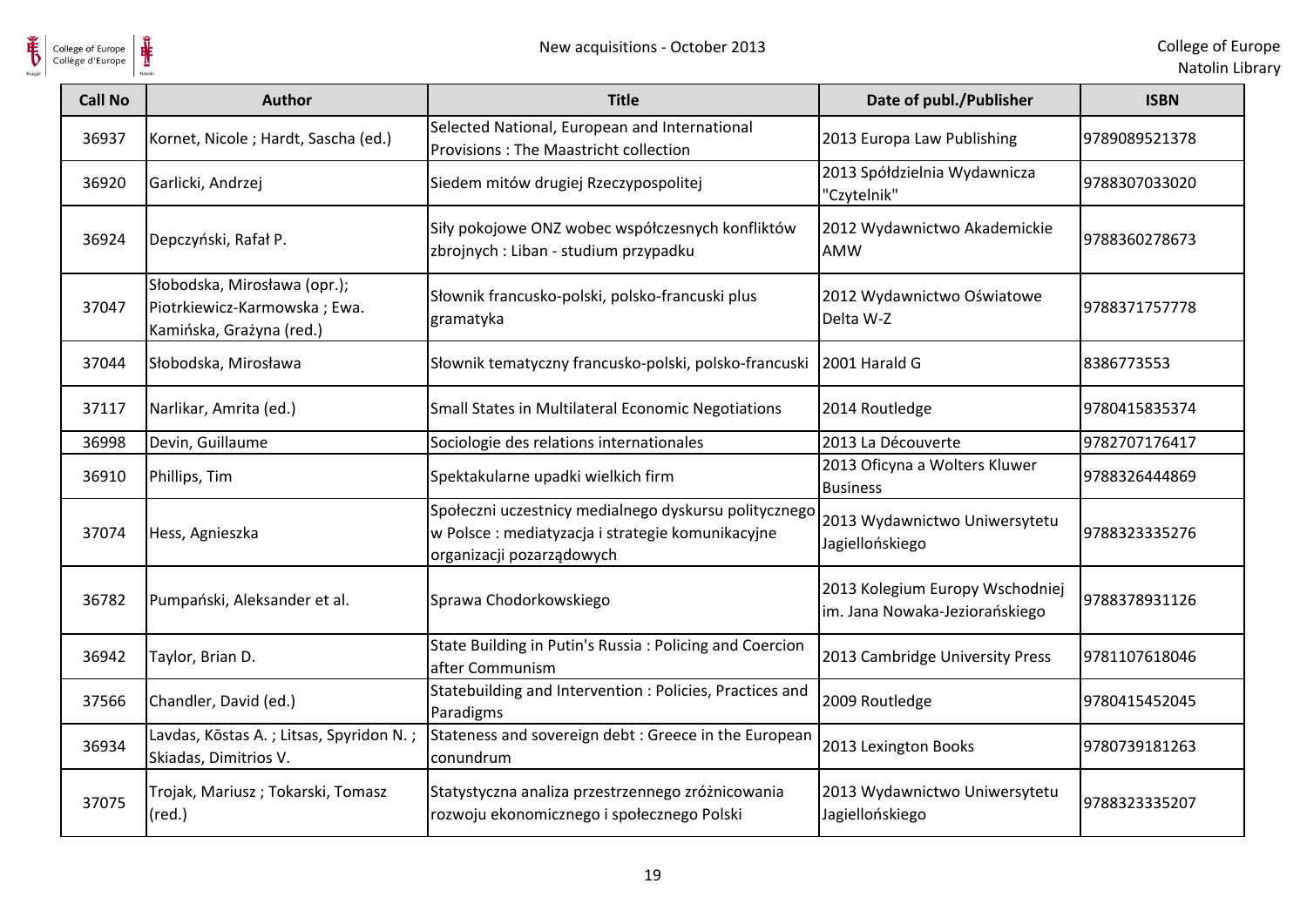

| <b>Call No</b> | <b>Author</b>                                               | <b>Title</b>                                                                                                                                          | Date of publ./Publisher                             | <b>ISBN</b>    |
|----------------|-------------------------------------------------------------|-------------------------------------------------------------------------------------------------------------------------------------------------------|-----------------------------------------------------|----------------|
| 36761          | Zysk, Wojciech; Gromala, Paulina                            | Stosunki handlowe Unii Europejskiej z państwami<br>trzecimi na przykładzie USA, Chin i Rosji                                                          | 2013 CeDeWu                                         | 9788375565812  |
| 36804          | Seipp, Adam R.                                              | Strangers in the wild place : refugees, Americans, and a<br>German town, 1945-1952                                                                    | 2013 Indiana University Press                       | 9780253006776  |
| 36863          | Alexandra (Eds.)                                            | Biehl, Heiko; Giegerich, Bastian; Jonas, Strategic Cultures in Europe: Security and Defence<br>Policies Across the Continent                          | 2013 Springer                                       | 9783658011673  |
| 37476          | Rittberger, Volker ; Fischer, Martina<br>(ed.)              | Strategies for peace : contributions of international<br>organizations, states and non-state actors                                                   | 2008 Barbara Budrich Publishers                     | 19783866491649 |
| 37377          | Hegemann, Hendrik ; Heller, Regina ;<br>Kahl, Martin (eds.) | Studying 'Effectiveness' in International Relations: a<br>guide for students and scholars                                                             | 2013 Barbara Budrich                                | 9783847400271  |
| 36805          | Leydesdorff, Selma                                          | Surviving the Bosnian genocide : the women of<br>Srebrenica speak                                                                                     | 2011 Indiana University Press                       | 9780253356697  |
| 36877          | Garcés, Jordi; Payá, Monsonís (eds.)                        | Sustainability and transformation in European social<br>policy                                                                                        | 2013 Peter Lang                                     | 9783034309011  |
| 36911          | Dudek, Adriana                                              | System decyzyjny w polityce zagranicznej Polski okresu<br>tranzycji (1989-1992) : mechanizmy, procedury i<br>instytucje, praktyka                     | 2012 Wydawnictwo Uniwersytetu<br>Wrocławskiego      | 9788322933268  |
| 37060          | Fiszer, Józef M.; Olszewski, Paweł<br>$(\text{red.})$       | System euroatlantycki w wielobiegunowym ładzie<br>międzynarodowym                                                                                     | 2013 Elipsa                                         | 9788371512360  |
| 37091          | Koźbiał, Krzysztof                                          | System polityczny Księstwa Lichstensteinu                                                                                                             | 2013 Wydawnictwo Uniwersytetu<br>Jagiellońskiego    | 9788323335238  |
| 36711          | Gotkowska, Justyna                                          | Szwedzki szpagat: polityka obronna Szwecji a region<br>Morza Bałtyckiego = Sitting on the fence : Swedish<br>defence policy and the Baltic Sea region | 2013 Ośrodek Studiów Wschodnich<br>im. Marka Karpia | 9788362936236  |
| 37061          | Kloczkowski, Jacek (red.)                                   | Temat polemiki : Polska : najważniejsze polskie spory<br>ideowo-polityczne                                                                            | 2012 Ośrodek Myśli Politycznej                      | 9788362628476  |
| 36690          | Ven, J. A. van der ; Ziebertz, Hans-<br>Georg               | Tensions within and between religions and human<br>rights                                                                                             | <b>2012 Brill</b>                                   | 9789004218673  |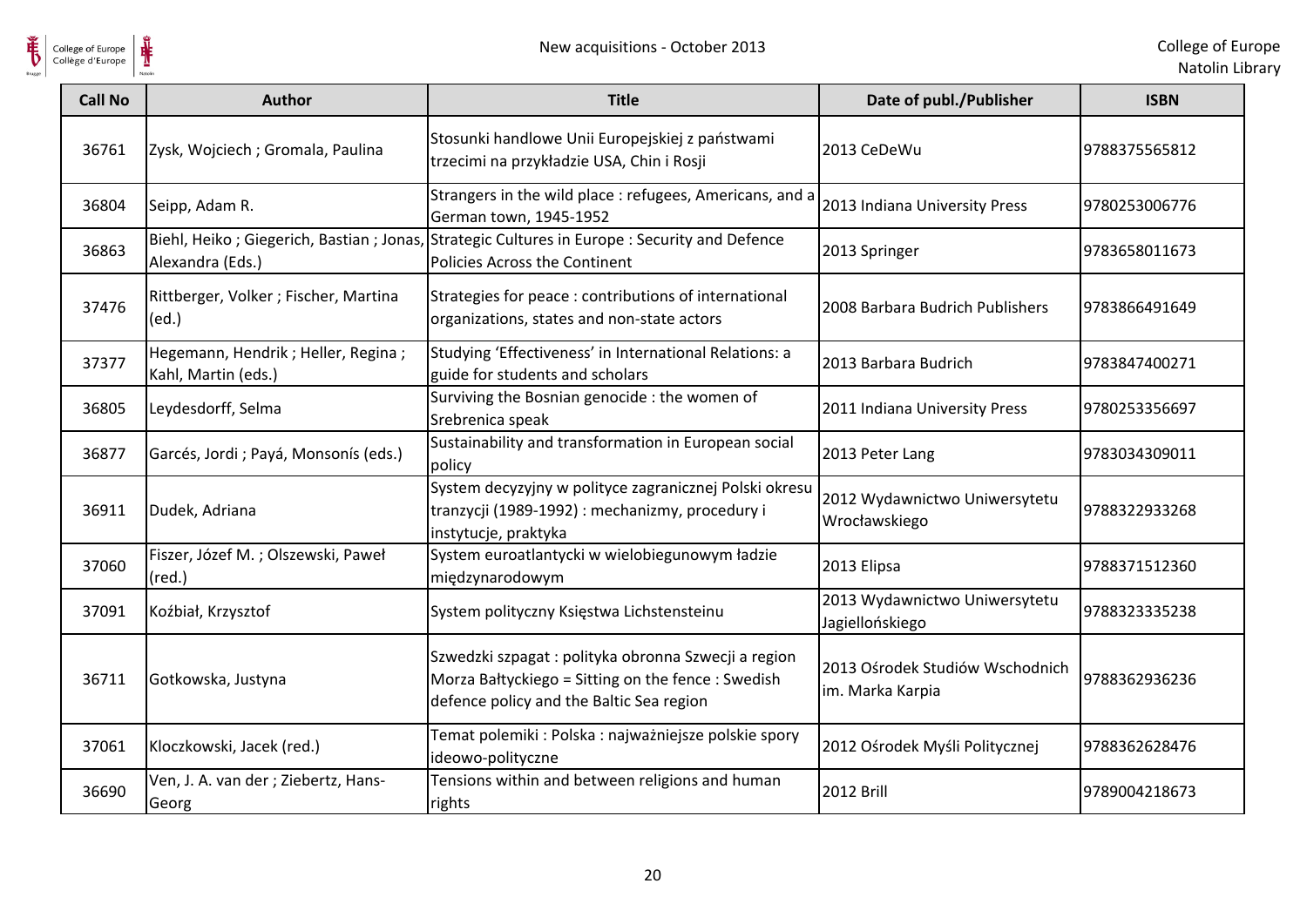

| <b>Call No</b> | <b>Author</b>                                   | <b>Title</b>                                                                                                          | Date of publ./Publisher                        | <b>ISBN</b>   |
|----------------|-------------------------------------------------|-----------------------------------------------------------------------------------------------------------------------|------------------------------------------------|---------------|
| 37062          | Wojtaszczyk, Konstanty Adam (red.)              | Teoretyczno-metodologiczny wymiar badań nad<br>instytucjami Unii Europejskiej                                         | 2013 Oficyna Wydawnicza ASPRA-JR 9788375454499 |               |
| 36830          | Pack, Jason (ed.)                               | The 2011 Libyan uprisings and the struggle for the post-<br>Qadhafi future                                            | 2013 Palgrave Macmillan                        | 9781137308085 |
| 36833          | Panara, Carlo; Wilson, Gary (ed.)               | The Arab spring : new patterns for democracy and<br>international law                                                 | 2013 Martinus Nijhoff Publishers               | 9789004230415 |
| 36955          | Schendelen, Rinus van                           | The Art of Lobbying the EU : More Machiavelli in<br><b>Brussels</b>                                                   | 2013 Amsterdam University Press                | 9789089644688 |
| 37308          | Palmer, Alan                                    | The Baltic : A New History of the Region and Its People   2006 The Overlook Press                                     |                                                | 9780715639689 |
| 36622          | Englund, Peter                                  | The Battle That Shook Europe: Poltava and the Birth of<br>the Russian Empire                                          | 2013 I.B.Tauris                                | 9781780764764 |
| 37111          | Shuibhne, Niamh Nic                             | The coherence of EU free movement law:<br>constitutional responsibility and the Court of Justice                      | 2013 Oxford University Press                   | 9780199592951 |
| 37543          | Macartney, Huw                                  | The Debt Crisis and European Democratic Legitimacy                                                                    | 2013 Palgrave Macmillan                        | 9781137298003 |
| 36951          | Korkut, Umut et al. (eds.)                      | The discourses and politics of migration in Europe                                                                    | 2013 Palgrave Macmillan                        | 9781137310897 |
| 36869          | Chang, Michele; Monar Jörg (eds.)               | The European Commission in the post-Lisbon era of<br>crises : between political leadership and policy<br>management   | 2013 Peter Lang                                | 9782875740281 |
| 36960          | Geens, Koen; Hopt, Klaus J. (ed.)               | The European Company Law Action Plan revisited :<br>reassessment of the 2003 priorities of the European<br>Commission | 2010 Leuven University Press                   | 9789058678058 |
| 36860          | Turhan, Ebru                                    | The European Council decisions related to Turkey's<br>accession to the EU : interests vs. norms                       | 2012 Nomos                                     | 9783832975838 |
| 36686          | Kolb, Marina                                    | The European Union and the Council of Europe                                                                          | 2013 Palgrave Macmillan                        | 9781137023629 |
| 36930          | Heartfield, James                               | The European Union and the End of Politics                                                                            | 2013 Zero Books                                | 9781780999500 |
| 36935          | Boin, Arjen; Ekengren, Magnus;<br>Rhinard, Mark | The European Union as Crisis Manager: Patterns and<br>Prospects                                                       | 2013 Cambridge University Press                | 9781107680289 |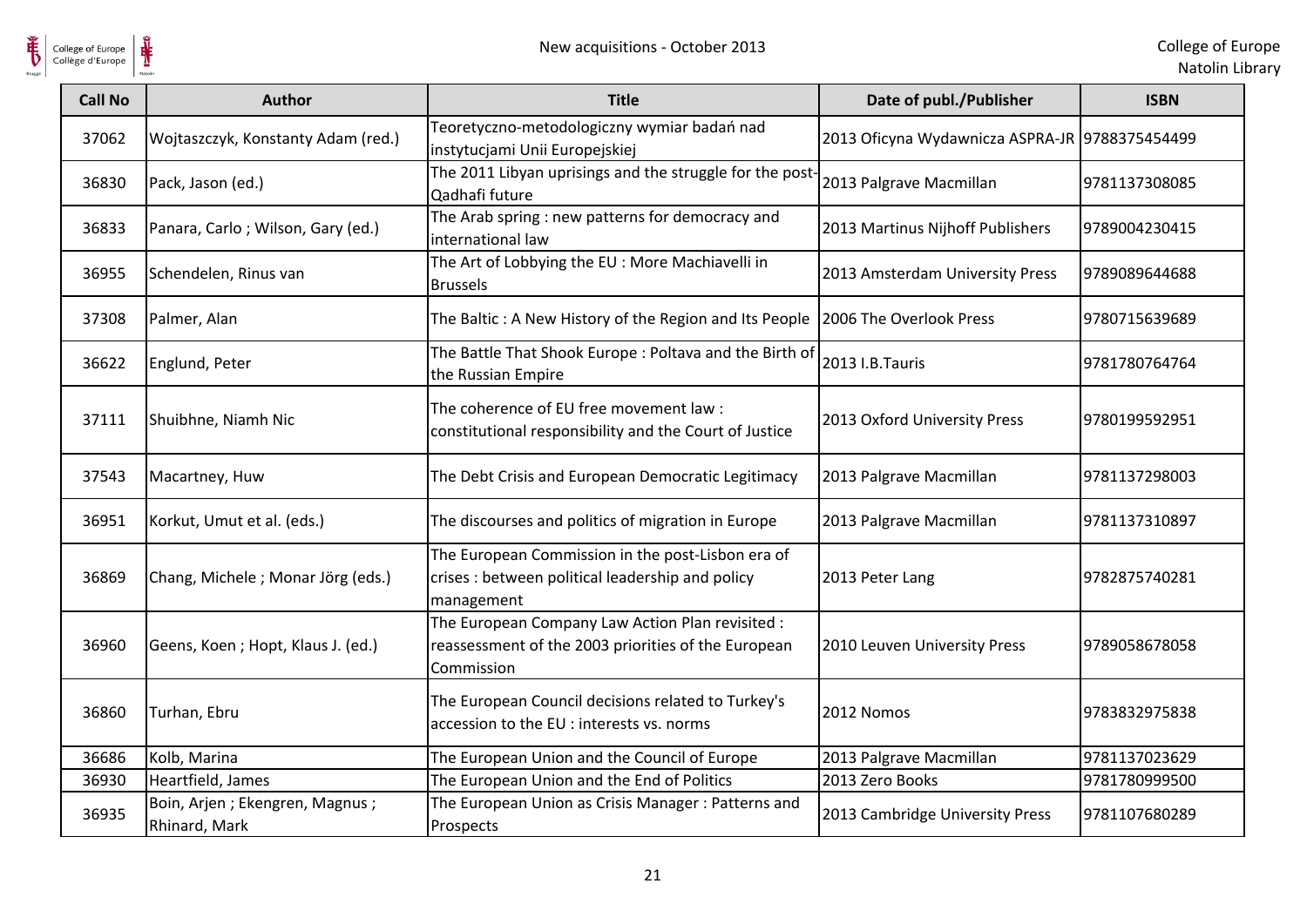

| <b>Call No</b> | <b>Author</b>                                                        | <b>Title</b>                                                                                                                | Date of publ./Publisher                            | <b>ISBN</b>                    |
|----------------|----------------------------------------------------------------------|-----------------------------------------------------------------------------------------------------------------------------|----------------------------------------------------|--------------------------------|
| 37110          | Staab, Andreas                                                       | The European Union explained : Institutions, Actors,<br><b>Global Impact</b>                                                | 2013 Indiana University Press                      | 9780253009722                  |
| 36826          | Waele, Henri ; Kuipers, Jan-Jaap (ed.)                               | The European Union's emerging international identity<br>views from the global arena                                         | 2013 Martinus Nijhoff Publishers                   | 9789004230989                  |
| 36967          | Graw, Knut ; Schielke, Samuli (eds.)                                 | The global horizon: expectations of migration in Africa<br>and the Middle East                                              | 2012 Leuven University Press                       | 9789058679062                  |
| 36931          | Guizot, François                                                     | The history of civilization in Europe                                                                                       | 2013 Liberty Fund                                  | 9780865978362                  |
| 36806          | Auerbach, Karen                                                      | The house at Ujazdowskie 16 : Jewish families in<br>Warsaw after the Holocaust                                              | 2013 Indiana University Press                      | 9780253009074                  |
| 37123          | Kuijper, Pieter Jan et al.                                           | The law of EU external relations : cases, materials, and<br>commentary on the EU as an international legal actor            | 2013 Oxford University Press                       | 9780199682485                  |
| 36873          | Barcelos, Paulo; De Angelis, Gabriele<br>(eds.)                      | The long quest for identity: political identity and<br>fundamental rights protection in the European Union                  | 2013 Peter Lang                                    | 9783034310833                  |
| 36691          | Acosta Arcarazo, Diego                                               | The long-term residence status as a subsidiary form of<br>EU citizenship : an analysis of directive 2003/109                | <b>2011 Brill</b>                                  | 9789004204126                  |
| 37053          | Stępniewski, Tomasz (ed.)                                            | The New Great Game in Central Asia                                                                                          | 2012 Instytutu Europy Środkowo-<br>Wschodniej; KUL | 9788377025383<br>9788360695708 |
| 37475          | Körppen, Daniela; Ropers, Norbert;<br>Giessmann, Hans-Joachim (eds.) | The Non-Linearity of Peace Process: Theory and<br>Practice of Systemic Conflict Transformation                              | 2011 Barbara Budrich Publishers                    | 9783866494060                  |
| 36966          | Middelaar, Luuk van                                                  | The passage to Europe : how a continent became a<br>union                                                                   | 2013 Yale University Press                         | 9780300181128                  |
| 36827          | Haider, Dominik                                                      | The pilot-judgement procedure of the European Court<br>of Human Rights                                                      | 2013 Martinus Nijhoff Publishers                   | 9789004246416                  |
|                |                                                                      | The Protection of Property Rights in Comparative                                                                            |                                                    |                                |
| 36846          | Praduroux, Sabrina                                                   | Perspective : A Study on the Interaction between<br>European Human Rights Law and Italian and French<br><b>Property Law</b> | 2013 Europa Law Publishing                         | 9789089521330                  |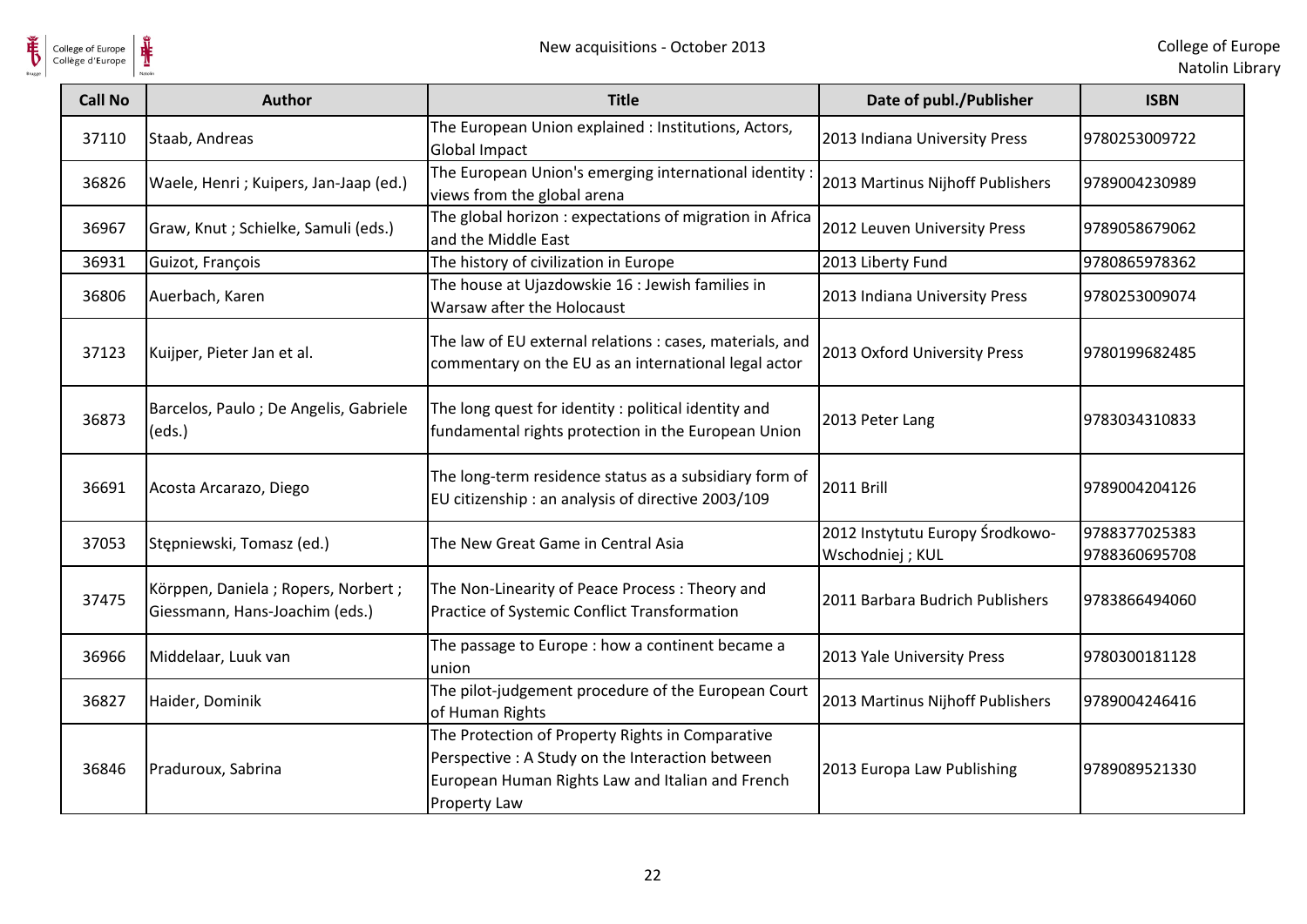

| <b>Call No</b> | <b>Author</b>                                                                 | <b>Title</b>                                                                                                                                                                                                         | Date of publ./Publisher                 | <b>ISBN</b>   |
|----------------|-------------------------------------------------------------------------------|----------------------------------------------------------------------------------------------------------------------------------------------------------------------------------------------------------------------|-----------------------------------------|---------------|
| 36932          | Shepard, Gillian                                                              | The real Iron Lady: working with Margaret Thatcher                                                                                                                                                                   | 2013 Biteback Publishing                | 9781849544016 |
| 37118          | Kröger, Sandra; Friedrich, Dawid (eds.) The Representative Turn in EU Studies |                                                                                                                                                                                                                      | 2014 Routledge                          | 9780415836029 |
| 36963          | Thys-Cléwnt, François ; Callatay,<br>Etienne de (eds.)                        | The return of the deficit : public finance in Belgium<br>over 2000-2010                                                                                                                                              | 2012 Leuven University Press            | 9789058679239 |
| 36933          | Byron, Robert                                                                 | The Road to Oxiana                                                                                                                                                                                                   | 2010 Vintage Books                      | 9780099523888 |
| 36875          | Nowak, Manfred ; Hofstätter, Tina ;<br>Hofbauer, Jane (eds.)                  | The Role of the EU in UN Human Rights Reform                                                                                                                                                                         | 2013 Neuer Wissenschaftlicher<br>Verlag | 9783708309019 |
| 37127          | Bhattacharjee, Anuradha                                                       | The second homeland : Polish refugees in India                                                                                                                                                                       | <b>2012 SAGE</b>                        | 9788132107071 |
| 36807          | Brandon, Ray ; Lower, Wendy (ed.)                                             | The Shoah in Ukraine: History, Testimony,<br>Memorialization                                                                                                                                                         | 2010 Indiana University Press           | 9780253222688 |
| 36853          | Pollack, Detlef; Müller, Olaf; Pickel,<br>Gert (eds.)                         | The social significance of religion in the enlarged<br>Europe: secularization, individualization, and<br>pluralization                                                                                               | 2012 Ashgate                            | 9781409426219 |
| 36808          | Gorsuch, Anne E; Koenker, Diane (ed.)                                         | The socialist sixties : crossing borders in the Second<br>World                                                                                                                                                      | 2013 Indiana University Press           | 9780253009371 |
| 37546          | Richmond, Oliver P.                                                           | The transformation of peace                                                                                                                                                                                          | 2007 Palgrave Macmillan                 | 9780230554078 |
| 36938          | Stokes, Gale                                                                  | The walls came tumbling down : collapse and rebirth in<br>Eastern Europe                                                                                                                                             | 2012 Oxford University Press            | 9780199732630 |
| 37380          | Wittstock, Alfred (ed.)                                                       | The World facing Israel - Israel facing the World:<br>Images and Politics                                                                                                                                            | 2011 Frank & Timme                      | 9783865963550 |
| 36864          | Szymanski, Berenika                                                           | Theatraler Protest und der Weg Polens zu 1989 : zum<br>Aushandeln von Öffentlichkeit im Jahrzehnt der<br>Solidarność                                                                                                 | 2012 Transcript                         | 9783837619225 |
| 36865          | Schönenberg, Regine (eds.)                                                    | Transnational Organized Crime: Analyses of a Global<br><b>Challenge to Democracy</b>                                                                                                                                 | 2013 Transcript                         | 9783837624953 |
| 36714          | Strachota, Krzysztof                                                          | Turcja i węzeł kurdyjski : przewartościowania w cieniu<br>kryzysu na Bliskim Wschodzie = Turkey and the Kurdish 2013 Ośrodek Studiów Wschodnich<br>problem : new approaches in the face of the Middle<br>East crises | im. Marka Karpia                        | 9788362936199 |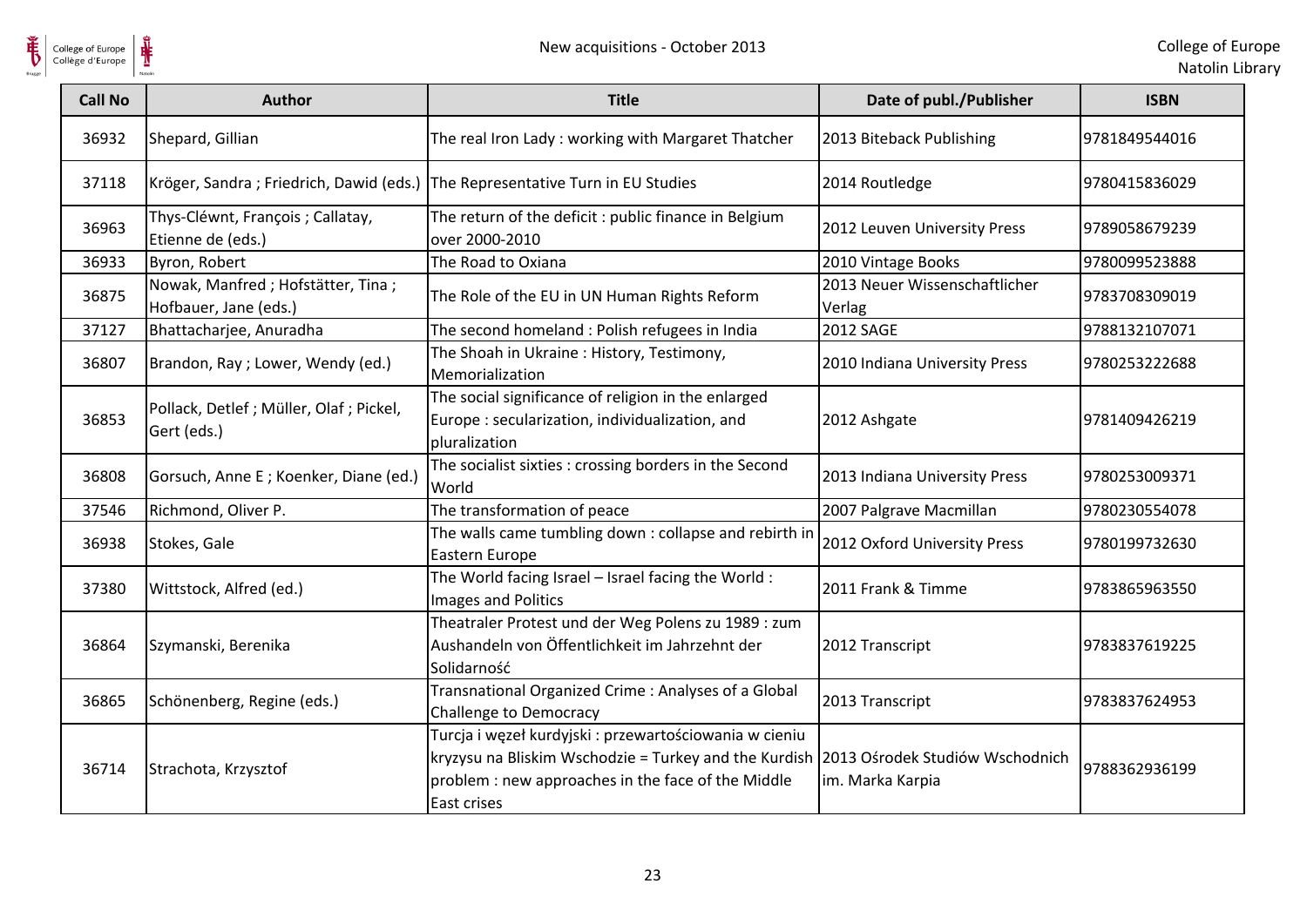

| <b>Call No</b> | <b>Author</b>                                    | <b>Title</b>                                                                                                                              | Date of publ./Publisher                        | <b>ISBN</b>   |
|----------------|--------------------------------------------------|-------------------------------------------------------------------------------------------------------------------------------------------|------------------------------------------------|---------------|
| 36836          | Guttstadt, Corry                                 | Turkey, the Jews, and the Holocaust                                                                                                       | 2013 Cambridge University Press                | 9780521769914 |
| 36878          | Niżnik, Józef (ed.)                              | Twentieth century wars in European memory                                                                                                 | 2013 Peter Lang Edition                        | 9783631627853 |
| 36726          | Ministry of Foreign Affairs of Ukraine           | Ukraine: 20 years of independence: country of<br>emerging opportunities                                                                   | 2011 Ministry of Foreign Affairs of<br>Ukraine |               |
| 37012          | Dufour, Jean-Louis                               | Un siècle de crises internationales : De Pékin (1900) au<br>Caucase (2008)                                                                | 2009 Andre Versaille                           | 9782874950308 |
| 37128          | Hinton, Sam; Hjorth, Larissa                     | Understanding social media                                                                                                                | 2013 Sage Publications                         | 9781446201213 |
| 36879          | Khromeychuk, Olesya                              | Undetermined Ukrainians: Post-War Narratives of the<br>Waffen SS 'Galicia' Division                                                       | 2013 Peter Lang                                | 9783034308748 |
| 36977          | Daucé, Françoise                                 | Une paradoxale oppression : Le pouvoir et les<br>associations en Russie                                                                   | <b>2013 CNRS</b>                               | 9782271077509 |
| 37098          | Tomaszewski, Krzysztof                           | Unia Europejska - w poszukiwaniu skutecznego<br>mechanizmu zarządzania : analiza krytyczna modelu<br>teoretycznego multi-level governance | 2013 Wydawnictwo Adam<br>Marszałek             | 9788377806913 |
| 36767          | Barcz, Jan; Bokszczanin, Jan (red.)              | Unia Europejska a obrót towarami strategicznymi :<br>nowe regulacje-nowe wyzwania                                                         | 2013 Dom Wydawniczy "Elipsa"                   | 9788371519413 |
| 37092          | Brzeziński, Piotr                                | Unijny obowiązek odmowy zastosowania przez sąd<br>krajowy ustawy niezgodnej z dyrektywą Unii<br>Europejskiej                              | 2010 Oficyna a Wolters Kluwer<br>business      | 9788326411267 |
| 37063          | Kuciński, Jerzy                                  | Ustrój konstytucyjny Rzeczypospolitej Polskiej:<br>podręcznik akademicki                                                                  | 2013 Difin                                     | 9788376419978 |
| 36783          | Adamczyk, Andrzej                                | Ustrój polityczny Turcji w latach 1918-1960                                                                                               | 2013 Wydawnictwo DiG                           | 9788371817618 |
| 37064          | Trejnis, Zenon (red.)                            | Uwarunkowania bezpieczeństwa narodowego Polski                                                                                            | 2013 Wojskowa Akademia<br>Techniczna           | 9788362954742 |
| 37065          | Orłowska, Renata                                 | Uwarunkowania i skutki rozwoju migracji<br>ekonomicznych w Unii Europejskiej w świetle<br>wybranych teorii migracji międzynarodowych      | 2013 Wydawnictwo Uniwersytetu<br>Gdańskiego    | 9788378651086 |
| 37042          | Gruber, Christiane J.; Haugbolle, Sune<br>(eds.) | Visual culture in the modern Middle East : rhetoric of<br>the image                                                                       |                                                | 9780253008848 |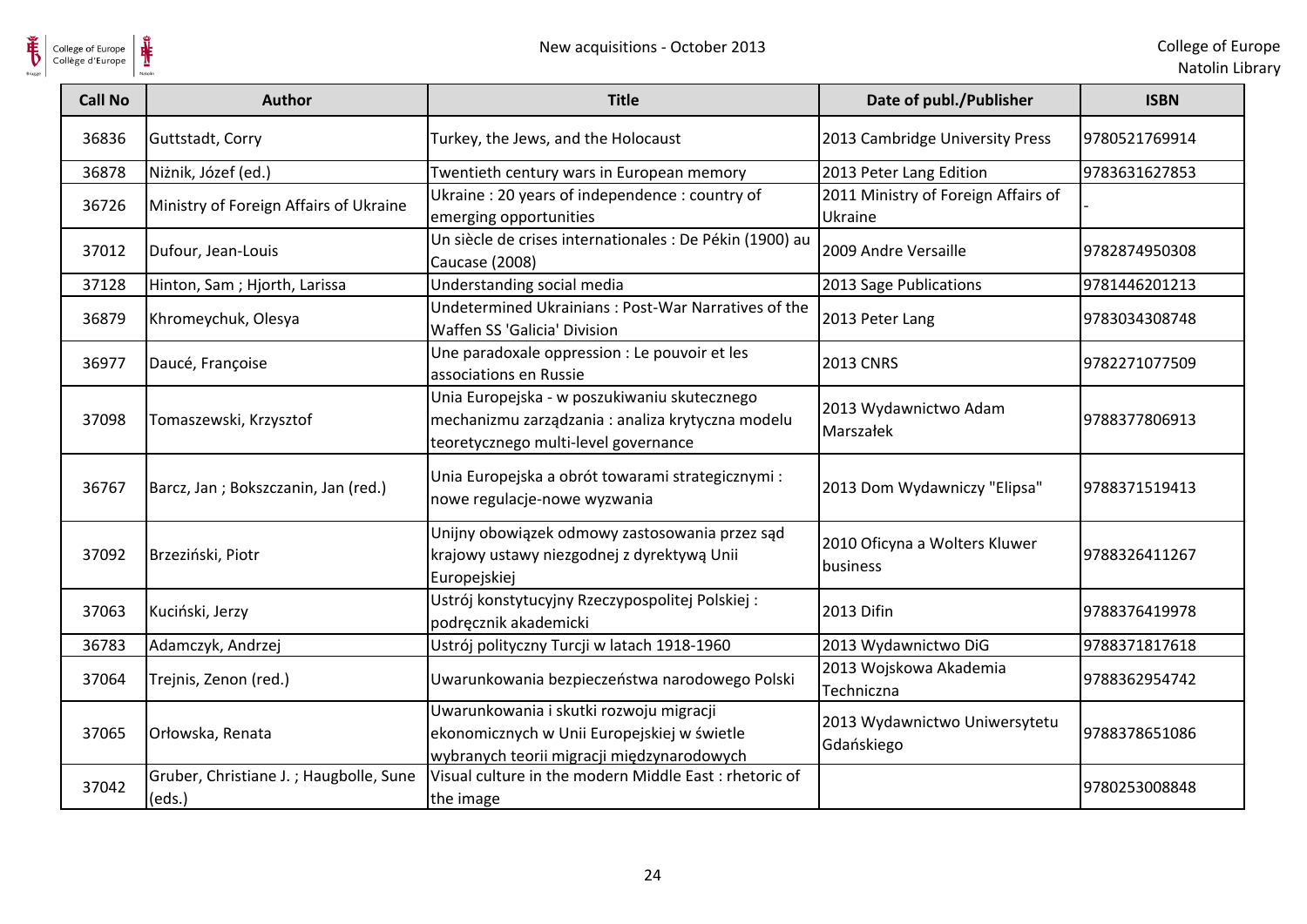

| <b>Call No</b> | <b>Author</b>                               | <b>Title</b>                                                                                                                            | Date of publ./Publisher                                     | <b>ISBN</b>   |
|----------------|---------------------------------------------|-----------------------------------------------------------------------------------------------------------------------------------------|-------------------------------------------------------------|---------------|
| 36717          | Gotkowska, Justyna; Osica, Olaf (red.)      | W regionie siła? : Stan i perspektywy współpracy<br>wojskowej wybranych państw obszaru od Morza<br>Bałtyckiego do Morza Czarnego        | 2012 Ośrodek Studiów Wschodnich<br>im. Marka Karpia         | 9788362936168 |
| 36687          | Fixdal, Mona (ed.)                          | Ways out of war : peacemakers in the Middle East and<br><b>Balkans</b>                                                                  | 2012 Palgrave Macmillan                                     | 9781137030535 |
| 37099          | Jankowski, Robert                           | Węgry, co tam się dzieje                                                                                                                | 2013 Fronda                                                 | 9788362268313 |
| 36866          | Kunstein, Tobias                            | Where Economists and Diplomats meet: A Neo-<br>institutionalist Analysis of the External<br>Representation(s) of the Euro Area          | 2013 Nomos                                                  | 9783848703647 |
| 36834          | Cesari, Jocelyne                            | Why the west fears Islam : an exploration of Muslims<br>in liberal democracies                                                          | 2013 Palgrave Macmillan                                     | 9781403969538 |
| 36921          | Gawin, Dariusz                              | Wielki zwrot : ewolucja lewicy i odrodzenie idei<br>społeczeństwa obywatelskiego 1956-1976                                              | 2013 Wydawnictwo Znak                                       | 9788324021130 |
| 36784          | Hodorkovskij, Mihail; Gevorkian,<br>Natalia | Więzień Putina                                                                                                                          | 2012 Agora ; Wydawnictwo Czarne                             | 9788326807770 |
| 37066          | Skinner, Quentin                            | Wolność przed liberalizmem                                                                                                              | 2013 Wydawnictwo Naukowe<br>Uniwersytetu Mikołaja Kopernika | 9788323130086 |
| 36912          | Skrzydło, Jacek                             | Wolność słowa w orzecznictwie Sądu Najwyższego<br>Stanów Zjednoczonych i Europejskiego Trybunału Praw<br>Człowieka: Analiza porównawcza | 2013 Wydawnictwo Adam<br>Marszałek                          | 9788377807149 |
| 37100          | Wieliczka-Szarek, Joanna                    | Wołyń we krwi 1943                                                                                                                      | 2013 Wydawnictwo AA                                         | 9788378642602 |
| 36754          | Podskarbi-Łojas, Władysława                 | Wołyńskie lata, które pamiętam                                                                                                          | 2011 Oficyna Wydawnicza "Tutor"                             | 9788389563545 |
| 36809          | Phillips, Sarah D.                          | Women's social activism in the new Ukraine:<br>development and the politics of differentiation                                          | 2008 Indiana University Press                               | 9780253219923 |
| 36913          | Marciszewska, Elżbieta (red.)               | Wpływ implementacji regulacji w europejskim<br>systemie transportowym na zmiany strukturalne na<br>rynku usług                          | 2013 Oficyna Wydawnicza SGH                                 | 9788373788336 |